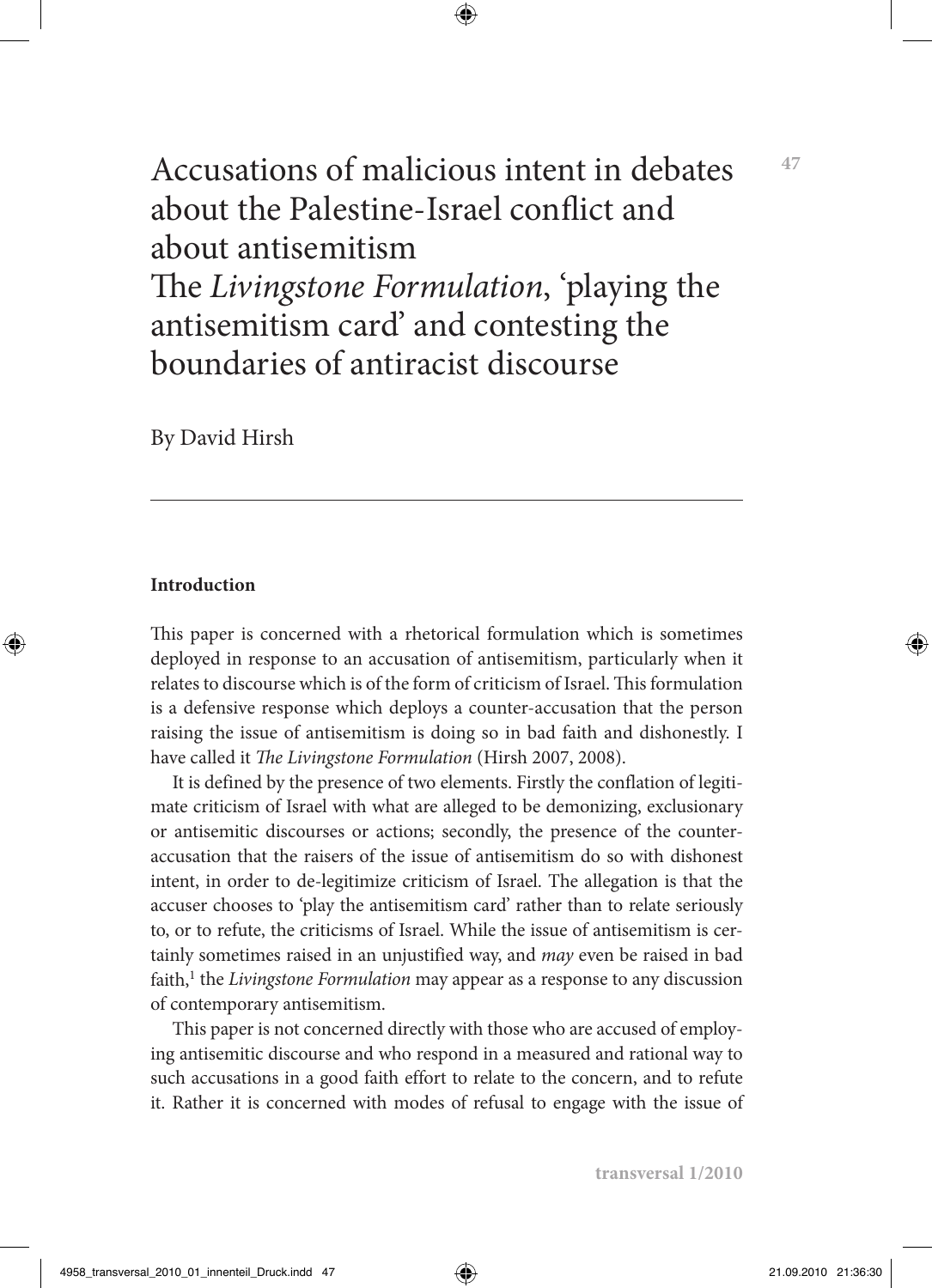antisemitism. Those who argue that certain kinds of arguments, tropes, analogies and ideas are antisemitic are trying to have them recognized as being outside of the boundaries of legitimate antiracist discourse. The *Livingstone Formulation* as a response tries to have the raising itself of the issue of antisemitism recognized as being outside of the boundaries of legitimate discourse.

In this paper I describe and analyse a number of examples of the formulation which come from a number of profoundly different sources, including antiracist, openly antisemitic, antizionist, and mainstream ones.

I focus on the accusations and the counter accusations of malicious intent which are made in public debates around the issues of the Israel-Palestine conflict and antisemitism. It is widely accepted in the sociological literature on racism, and also in the practice of antiracist movements, that racism is often unintended and that social actors who are involved are often unconscious of the racism with which they are perhaps complicit or of which they are unconscious 'carriers'. Antiracists are generally comfortable with the concepts of institutional, structural and discursive racism and they are comfortable with the idea that discourses, structures and institutions can be racist in effect, objectively, even in the absence of any subjective racist intent on the part of social actors. Yet a common response to the raising of the issue of antisemitism in relation to discourses concerning criticism of Israel is that if there is no antisemitic intent then there can be no antisemitism. Antisemitism is implicitly, then, often defined differently from other racisms as requiring an element of intent.

One thing that follows from this is that the raising of the issue of antisemitism is often conflated with the accusation of antisemitic intent. So the raising of the issue of antisemitism is often claimed to be an *ad hominem* attack, an accusation of antisemitic intent on the part of the 'critic of Israel'. Yet while there is fierce resistance to the possibility of unintended antisemitism, those who employ the *Livingstone Formulation* accuse those who raise the issue of antisemitism of doing so with malicious intent and of knowing that their concerns are not justified, and of doing so for instrumental reasons.

It seems to follow that the use of the *Livingstone Formulation* is *intended* to make sure that the raising of the issue of antisemitism, when related to 'criticism of Israel' remains or becomes a commonsense indicator of 'Zionist' bad faith and a *faux pas* in polite antiracist company. A commonsense bundling of positions leads to a binary opposition in which either you remain within the bounds of rational and antiracist discourse, and so you are on the left, and a supporter of the Palestinians against Israeli human rights abuses, or, on the other hand, you are thought of as being on the right, a supporter of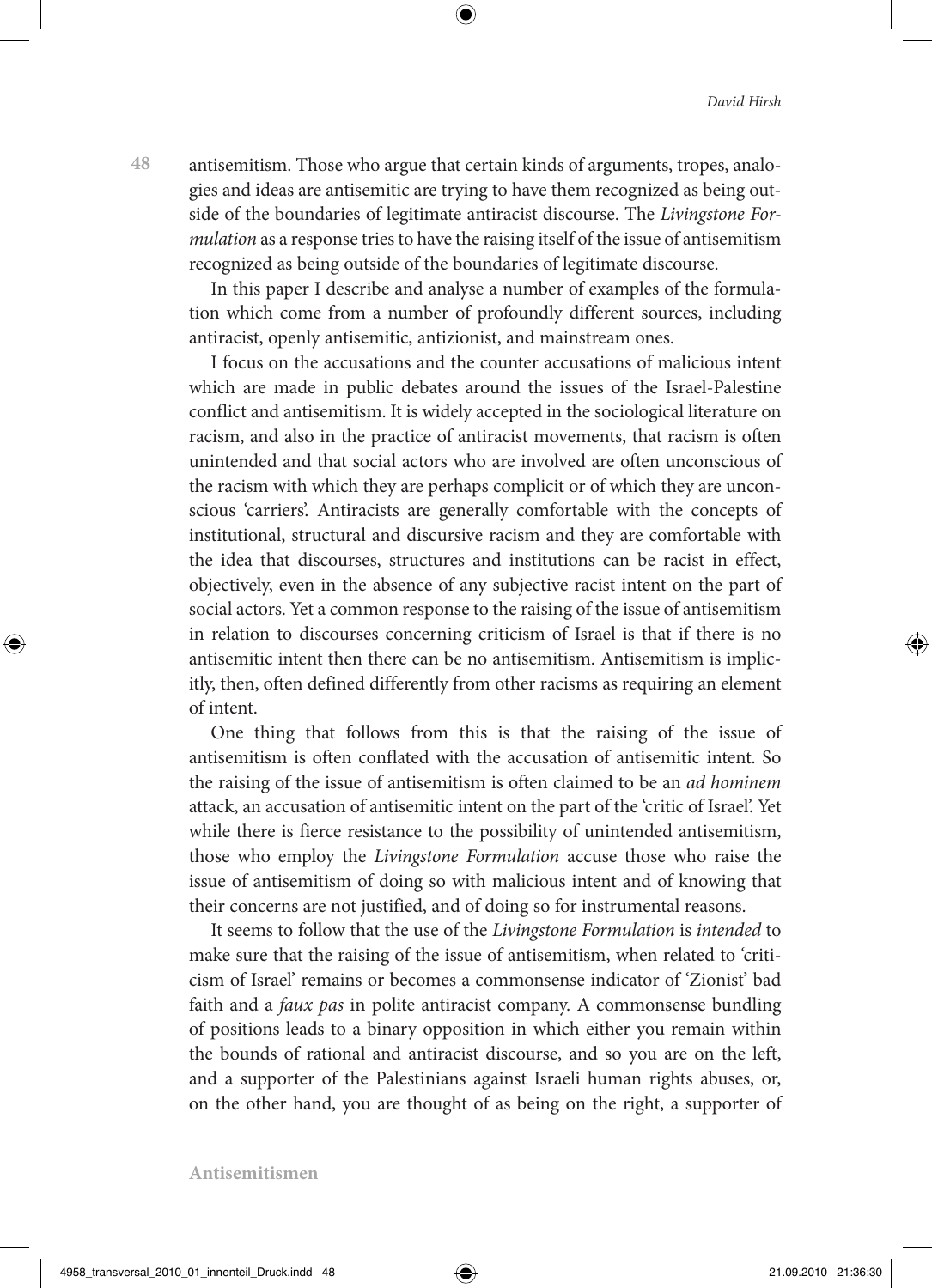Israel against the Palestinians, and a person who instrumentalizes the issue of antisemitism. To raise the issue of antisemitism is to put yourself in the wrong camp. Having already indicated the complexities relating to accusations of intent, it is necessary to examine carefully to what extent this charge of intent may be justified.2

In the 1990s Gillian Rose (1996) identified a phenomenon which she called 'Holocaust piety'. It was common, she argued, to be unsympathetic to attempts to analyse the Holocaust using the normal tools of understanding, of social science and of historiography. Instead, people tended to think about the Holocaust as a radically unique event which was in some sense outside of human history or 'ineffable' and so unreachable by social theory and by various forms of artistic and scholarly representation.

One of the consequences of Holocaust piety has been the construction of antisemitism itself as being an unimaginably huge and threatening phenomenon, beyond all other ordinary, worldly, threats and phenomena. A by-product of this is that the charge itself of antisemitism is in danger of being thought of as a nuclear bomb, a weapon, so terrible that it destroys not only its target but also the whole field of battle, the whole discursive space in which discussion proceeds. If to raise the issue of antisemitism is to unleash a nuclear bomb, then the issue is unraisable, as nuclear weapons are unusable. Under the conditions of Holocaust piety, it becomes difficult to relate in a measured and serious way to the issue of antisemitism. Either antisemitism is thought of as something radically different from ordinary 'normal' racism and then there is a temptation to be less vigilant against those other racisms than one is against antisemitism. Or the discussion of antisemitism is thought of as a weapon instead of an analytic or political question, which may be deployed to destroy 'critics of Israel' but which cannot be a serious question in itself. The weapon, instrumentally used, also destroys the very possibility of rational debate and analysis. The standard response to piety is blasphemy. The cartoon of Anna Frank in bed with Adolf Hitler, President Ahmadinejad's exhibition of Holocaust denial and normalization in Tehran and the increasingly common phenomenon of characterising Israeli Jews as the new Nazis are examples of Holocaust blasphemy.

#### **Ken Livingstone's response to an accusation of antisemitism**

In February 2005, Ken Livingstone, then the mayor of London, became involved in an apparently trivial late night argument with a reporter after a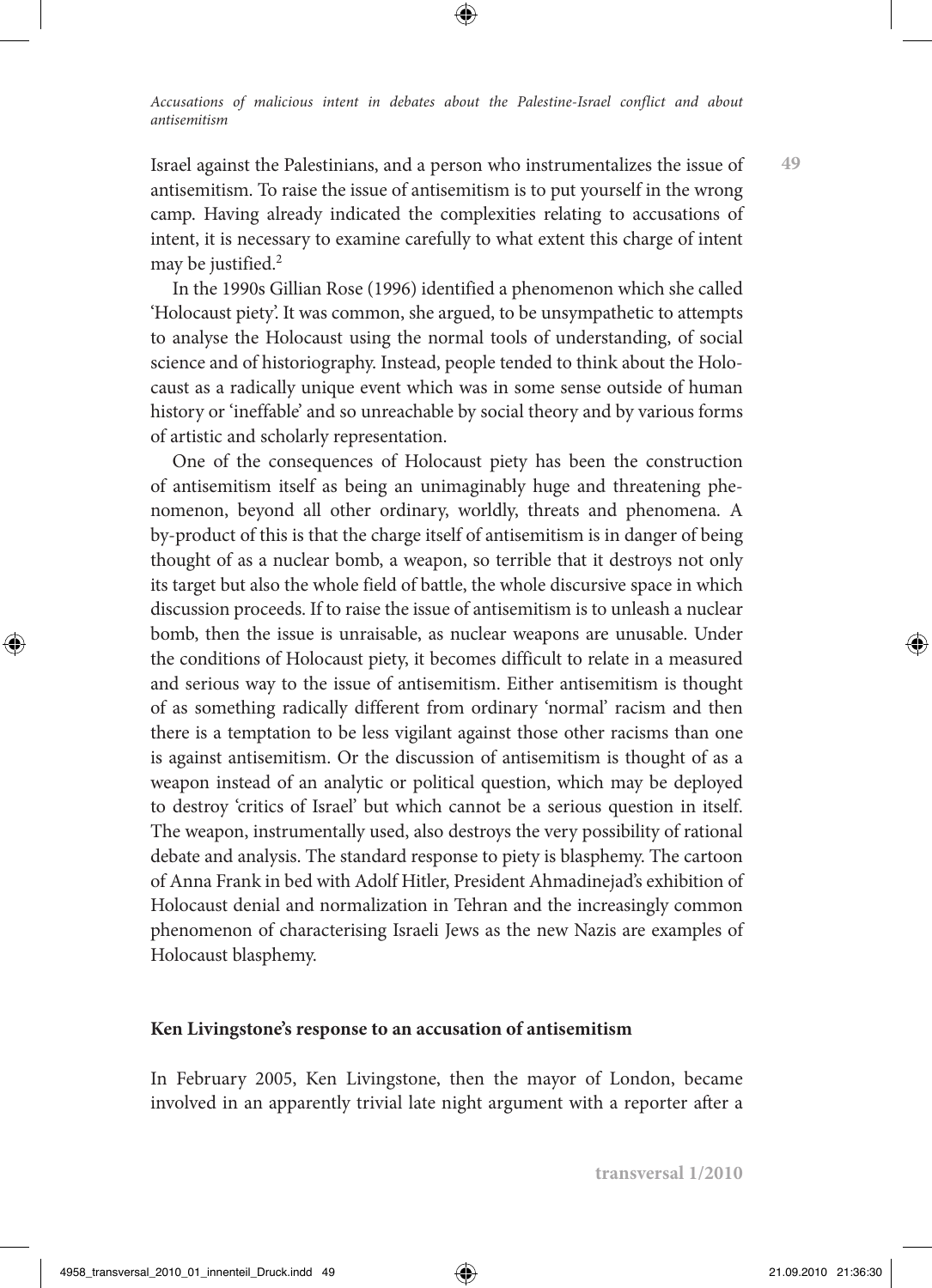**50** party at City Hall. Oliver Finegold asked him how the party had been. Livingstone was angry because he felt Finegold was intruding. After a little banter to and fro, in which the reporter said that he was only trying to do his job, Livingstone retorted by asking him whether he had previously been a 'German war criminal'. Finegold replied that he hadn't, and that he was Jewish, and that he was offended by the suggestion. Livingstone went on to insist that Finegold was behaving just like a 'German war criminal', that his newspaper, *The Standard*, 'was a load of scumbags and reactionary bigots' and that it had a record of supporting Fascism.3

Instead of apologizing for his comment in the sober light of day and moving on, Livingstone treated the publication of this exchange as a political opportunity rather than a gaffe. He wrote an article criticizing Ariel Sharon, then the Prime Minister of Israel. In that article he responded to charges of antisemitism which had been made in relation to the Finegold affair with the following words:

'For far too long the accusation of antisemitism has been used against anyone who is critical of the policies of the Israeli government, as I have been.'(Livingstone 2006)

This is the *Livingstone Formulation*. It is a response to a charge of antisemitism. It is a rhetorical device which enables the user to refuse to engage with the charge made. It is a mirror which bounces back an accusation of antisemitism against anybody who makes it. It contains a counter-charge of dishonest Jewish (or 'Zionist') conspiracy.

The *Livingstone Formulation* does two things. Firstly, it implicitly denies that there is a distinction between criticism of Israel on the one hand, which is widely accepted as being legitimate, and discourse and action about which, by contrast, there is concern relating to its alleged connection to antisemitism, on the other hand. The *Livingstone Formulation* conflates everything, both criticism of Israel but also other things which are allegedly not so legitimate, such as repeatedly insulting a Jewish reporter by comparing him to a Nazi, into the category of legitimate criticism of Israel.

Secondly, the *Livingstone Formulation* does not simply accuse anyone who raises the issue of contemporary antisemitism of being wrong, it also accuses them of bad faith: 'the accusation of antisemitism *has been used* against anyone who is critical …' [*my italics*]. Not an honest mistake, but a secret, common plan to try to de-legitimize criticism by means of an instrumental use of a charge of antisemitism. Crying wolf. This is an allegation of mali-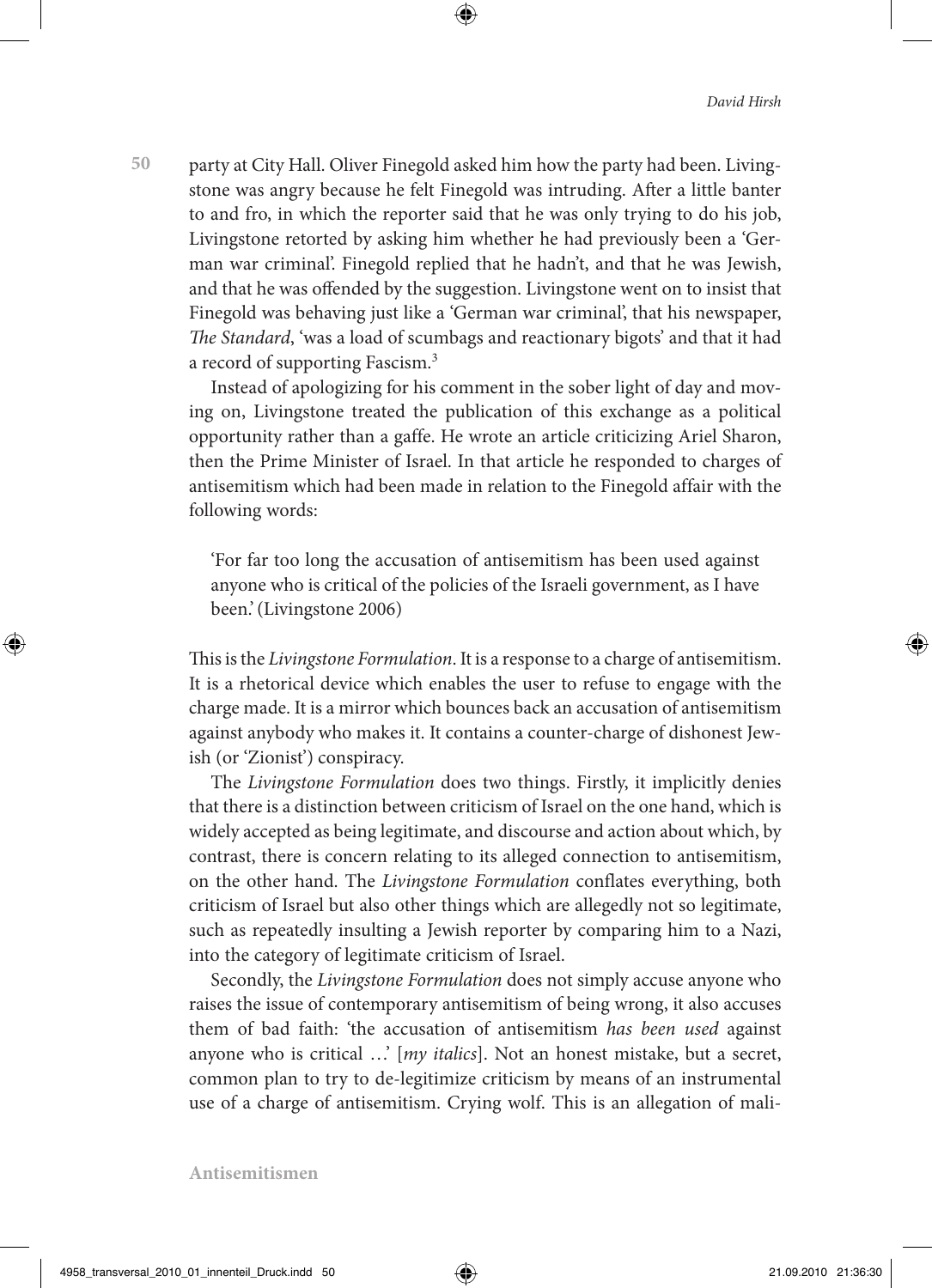cious intent made against the (unspecified) people who raise concerns about antisemitism. It is not possible to 'use' 'the accusation of antisemitism' in order to delegitimize criticism of Israel, without dishonest intent.

**51**

## *Ad hominem* **attacks**

An *ad hominem* attack is one which responds to an argument by attempting to discredit the maker of the argument.

Jon Pike (2008) argues that the *Livingstone Formulation* is an *ad hominem* attack which leaves the substance of the question at issue unaddressed:

Suppose some discussion of a 'new antisemitism' is used in an attempt to stifle strong criticism. Well, get over it. The genesis of the discussion and the motivation of the charge [don't] touch the truth or falsity of the charge. Deal with the charge, rather than indulging in some genealogical inquiry.

It is always the case that there are possible reasons for making a claim which lie beyond the truth of the claim. For example a trade union representing coal miners may want to make the case against nuclear power. It is clear enough that they have an interest in winning the argument against nuclear power. But even if instrumental self-interest is one of the reasons for miners arguing against nuclear power, it is still necessary for policy makers to come to a view about the substance of the case itself. Neither does it follow that miners do not themselves believe in the case against nuclear power, nor that they are making the case in bad faith.

Pike goes on to argue that the 'Livingstone manouvre [also] represents a significant injustice. The function of the formulation is to establish and cement a credibility deficit on the part of those who have and express concern about anti-Semitism.'

He refers to the work of Miranda Fricker, for whom

… testimonial injustice occurs when "prejudice on the hearer's part causes him to give the speaker less credibility than he would otherwise have given." (Fricker p 4) The speaker sustains such a testimonial injustice if and only if she receives a credibility deficit owing to identity prejudice in the hearer; so the central case of testimonial injustice is identity-prejudicial credibility deficit. (Fricker 27)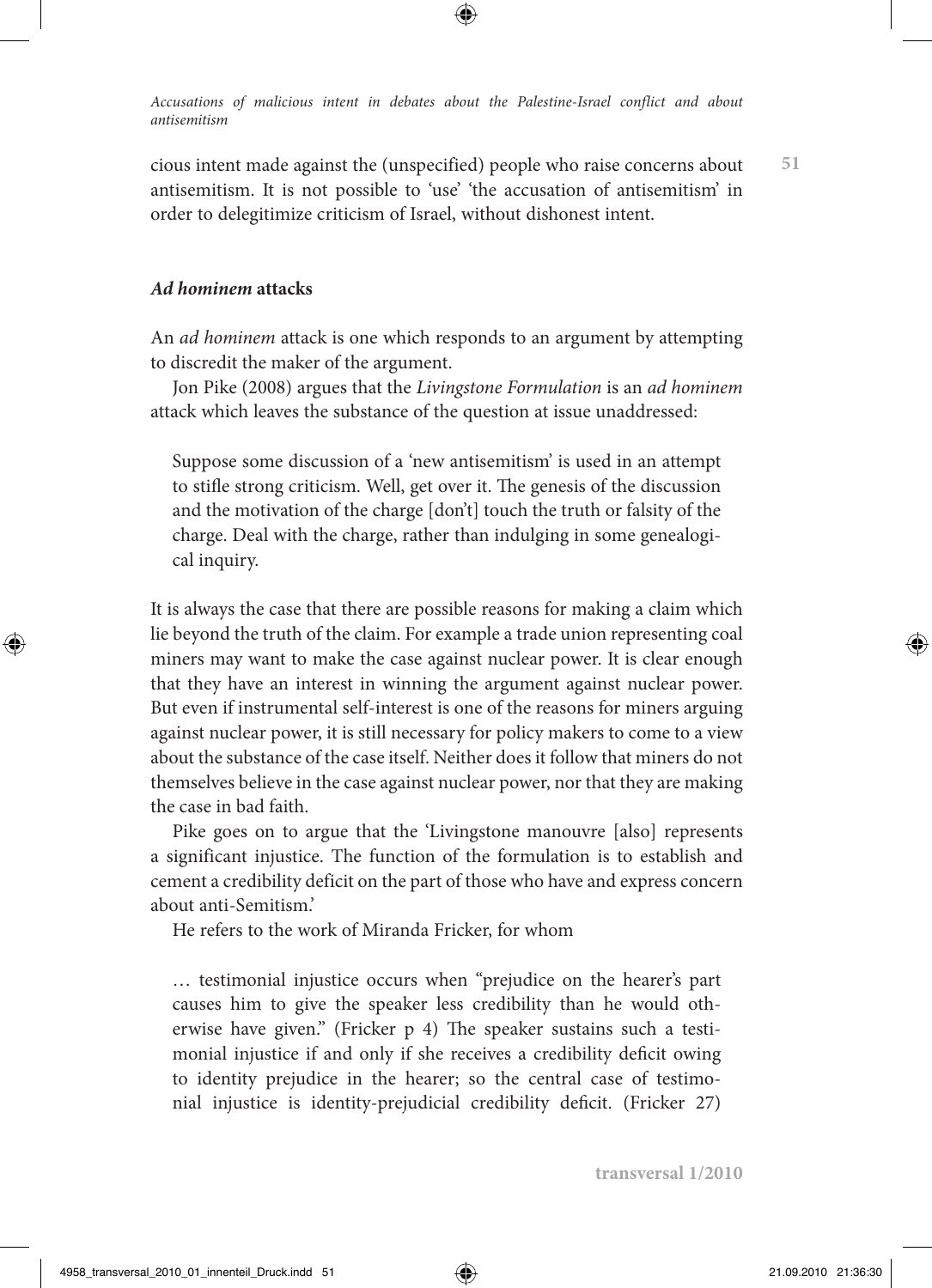To fix these ideas, think of the black person who is disbelieved by the police, the woman whose charge of rape is disbelieved, and rejected by a jury, and the person whose accent causes their knowledge claims to be disbelieved, and preventing them form getting an elite academic post.

Many critics of Israel argue that to raise the issue of antisemitism in relation to their criticisms of Israel is in itself an *ad hominem* attack. They do this by insisting that a necessary element for a charge of antisemitism to be founded, is antisemitic intent on the part of the critic of Israel. The *Livingstone Formulation*, which attempts to rebut this allegedly *ad hominem* accusation of antisemitism by reference to the malicious intent of the accuser, is itself an *ad hominem* response. Both kinds of *ad hominem* responses tend to put the discussion outside the boundaries of rational discourse. When somebody does use a bad faith charge of antisemitism to try to de-legitimize criticism of Israeli human rights abuses then they push the train off the rails of rational discourse. And when somebody does use the *Livingstone formulation* against somebody who raises the issue of antisemitism legitimately, they similarly, take the whole discussion outside of the terrain of debate. None of this is necessary. The discussion could easily be kept within the boundaries of legitimate discourse if the former responded to the criticism of human rights abuses and if the latter responded to the concerns about antisemitism.

## **Examples of the use of the Livingstone Formulation**

### **1 Steven Sizer**

The Reverend Steven Sizer (2007), a leading supporter in the Church of England of the campaign for Boycott, Divestment and Sanctions (BDS) against Israel wrote a letter to *The Independent* responding to an argument by the Chief Rabbi that the campaign for BDS was part of an emerging antisemitic culture in the UK.

The Synod (parliament) of the Church, wrote Sizer, would not be 'intimidated by those who … cry "antisemitism" whenever Israeli human rights abuses in the occupied territories are mentioned.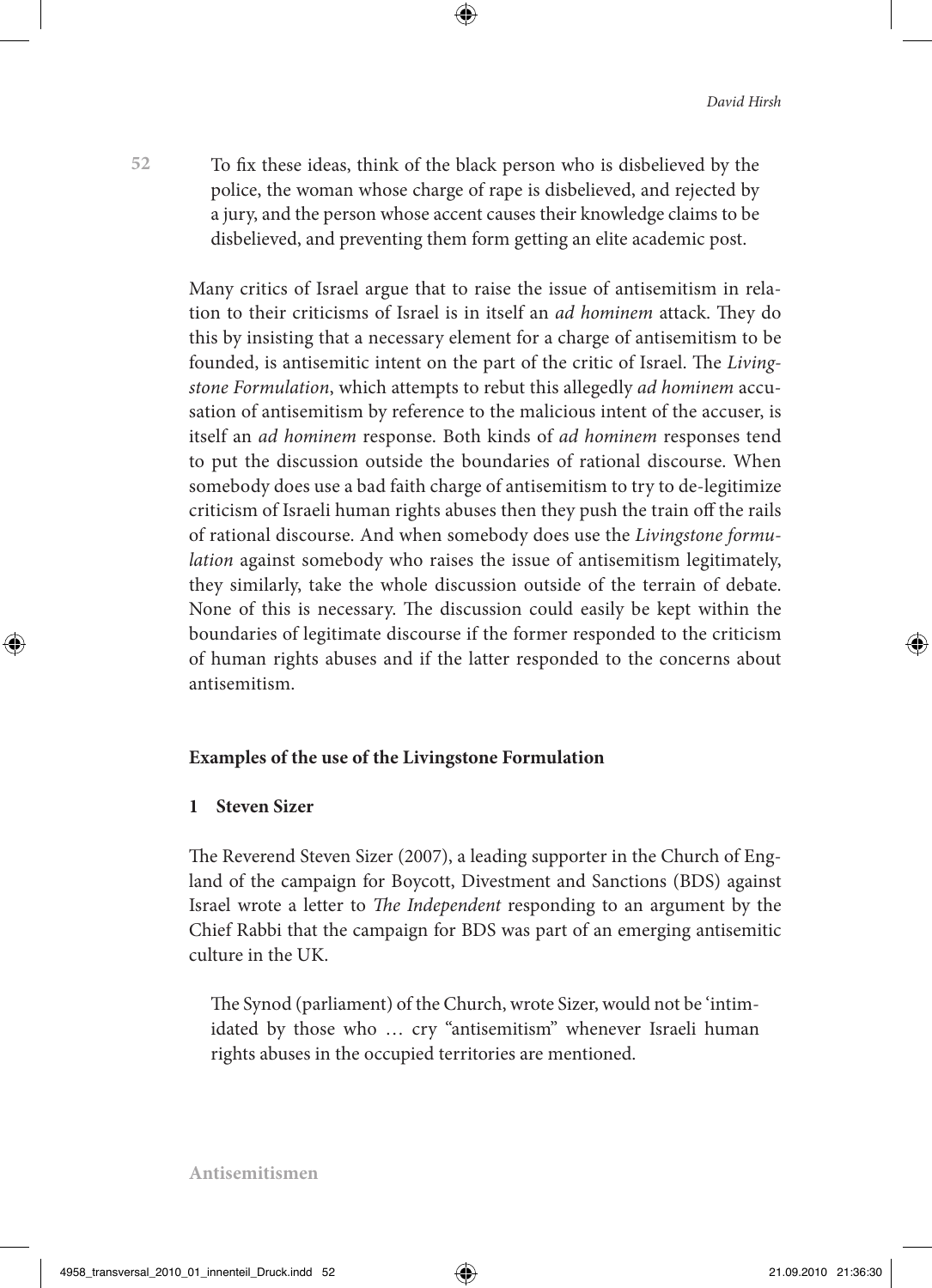Sizer conflates the campaign for BDS, which arguably attempts to set up an antisemitic exclusion and feeds into an antisemitic political culture, with the 'mentioning of human rights abuses'. He goes on to ask:

Why has the Archbishop faced a torrent of criticism over [a vote to divest from Caterpillar]? Simple: the people in the shadows know that Caterpillar is only the first. "Let justice roll".

He confirms the suspicion of some opponents of BDS who argue that the campaign against Caterpillar is a wedge being used to open up the possibility of the complete exclusion of Israel. His term 'the people in the shadows', used to describe the Chief Rabbi and other opponents of BDS, connotes secret conspiracy and may legitimately be thought to raise a question relating to antisemitism.

# **2 Jenny Tonge**

Jenny Tonge is a Liberal Democrat member of the House of Lords and a frequent speaker about the plight of the Palestinians. In September 2006, at a fringe meeting at her party's conference, she made the following claim:

The pro-Israeli Lobby has got its grips on the Western World, its financial grips. I think they've probably got a certain grip on our party. (Hirsh 2006a)

Although Tonge makes use of the formally antiracist terminology which had at that time recently been pioneered by Mearsheimer and Walt (2006), her statement may legitimately be interpreted as a claim of global Jewish money conspiracy.

Speaking from the platform at a rally in London against the occupation of Palestinian land in June 2007 and, Jenny Tonge said:

I am sick of being accused of anti-Semitism when what I am doing is criticising Israel and the state of Israel. (InMinds.co.uk, 2007)

Tonge believes (Hirsh 2008a) that allegations of antisemitism are made against people like her not because they push conspiracy theory, not because they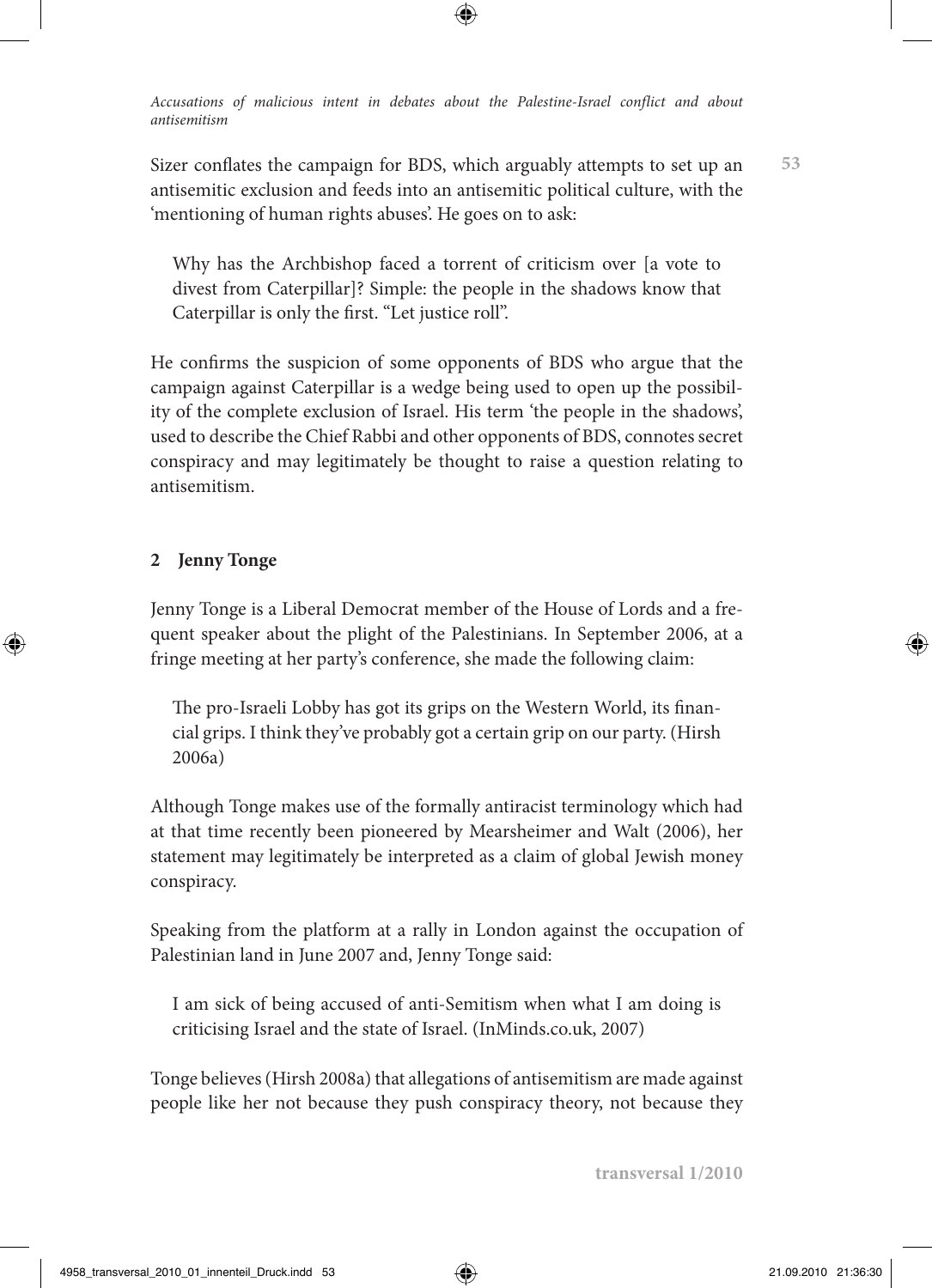**54** hold Israel responsible for war and terror around the world, not because they normalize the murder of Jewish civilians, but in fact because they are critical of Israeli human rights abuses. Tonge believes that the 'Israeli lobby', which she thinks is represented in Britain by groups like the Board of Deputies of British Jews, Conservative Friends of Israel and Labour Friends of Israel make unfounded allegations of antisemitism in bad faith in order to deter and silence legitimate criticism of Israel. She writes:

> They take vindictive actions against people who oppose and criticise the lobby, getting them removed from positions that they hold and preventing them from speaking – even on unrelated subjects, in my case. I understand their methods. I have many examples. They make constant accusations of antisemitism, when no such sentiment exists, to silence Israel's critics. (Hirsh 2008a)

Notice that she understands antisemitism as a 'sentiment' rather than as something objective and outside of herself. Instead of defending her claims, or explaining why she thinks those who raise the issue of antisemitism are wrong, she launches a counter-attack against them. She conflates everything of which she is accused into 'criticis[m] of the lobby' and she alleges that she is accused of antisemitism maliciously by people who want to stifle this 'criticism'.

# **3 Tam Dalyell**

In May 2003, senior Labour MP Tam Dalyell accused Tony Blair of 'being unduly influenced by a cabal of Jewish advisers' (Brown & Hastings 2003). Having made an antisemitic remark, Dalyell then responded: 'The trouble is that anyone who dares criticize the Zionist operation is immediately labelled anti-Semitic …' (Marsden 2003).

# **4 The University and College Union**

When the University and College Union offered rhetorical support for a boycott of Israeli universities, it built the *Livingstone Formulation* into the motion itself, making it official union policy that '… criticism of Israel cannot be construed as anti-semitic' (UCU motion 30 2007). This form of words conflated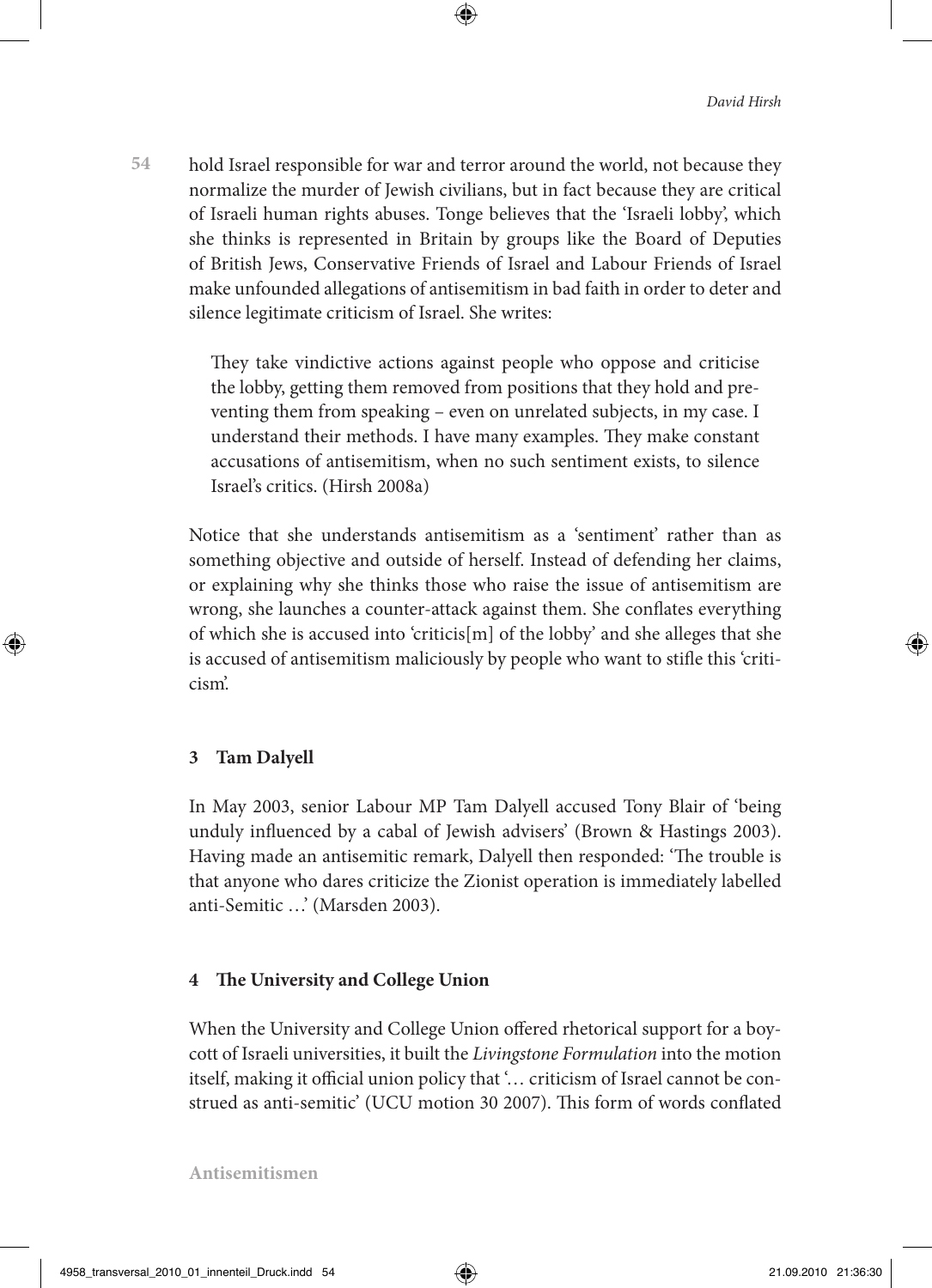the boycott of Israeli (and no other) scholars with 'criticism' and it implied that somebody unnamed was maliciously 'construing' this 'criticism' as antisemitic. The following year a new form of words appeared in the new boycott motion: '…criticism of Israel or Israeli policy are not, as such, anti-semitic' (UCU composite SFC10, 2008). While being formally correct, the new formulation still conflates the boycott with criticism and it still implies that there is somebody out there trying maliciously to de-legitimize criticism.

# **5 Richard Ingrams**

Journalist and founder and one time editor of *Private Eye*, Richard Ingrams, wrote the following in defence of Ken Livingstone during the controversy about the Finegold affair: 'The Board [of Deputies of British Jews] … thinks nothing of branding journalists as racists and anti-Semites if they write disrespectfully of Mr Sharon ….' (Ingrams 2005). This is a version of the *Livingstone Formulation* since he is responding to an accusation of antisemitism not with reference to the issue raised but instead by conflation and then *ad hominem* counter-accusation: he conflates Livingstone's insults and refusal to apologize for them with 'writing disrespectfully about Mr Sharon' and he then accuses a Jewish organization of issuing an accusation of antisemitism in bad faith in order to silence those who write 'disrespectfully'.

## **6 BBC News website**

The BBC news website greeted David Miliband's appointment as British Foreign Secretary in 2007 with the following comment: '[his] Jewish background will be noted particularly in the Middle East. Israel will welcome this – but equally it allows him the freedom to criticize Israel, as he has done, without being accused of anti-Semitism' (Reynolds 2007). The assumptions are clear: first that there is some (Jewish) power out there maliciously able to damage even somebody as powerful as the Foreign Secretary with a malicious charge of antisemitism; secondly that somebody who is Jewish is either immune or is given a free hand.

In 2009 the BBC website reported the fact that the USA was likely not to attend the Durban Review conference organized by the United Nations Human Rights Council in Geneva: 'The US is likely to boycott a UN racism conference,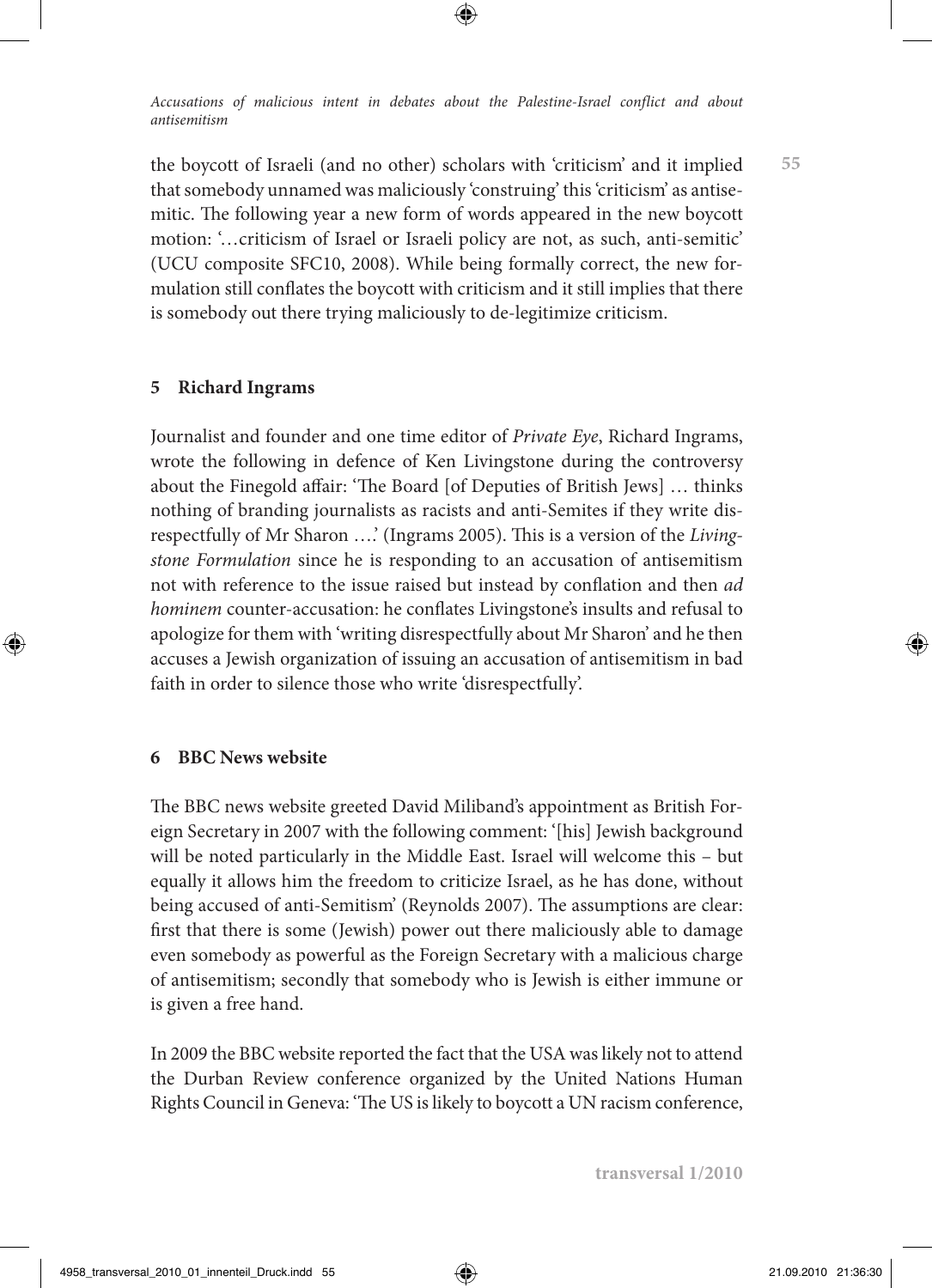**56** reports suggest, saying a text drawn up for the event criticises Israel' (News. bbc.co.uk 2009). The US Government did withdraw from the conference and it gave, amongst others, the following reason: '[The conference] must not single out any one country or conflict' (Wood 2009). In truth the US withdrew not because Israel was criticized but because Israel was singled out as being the only country to be criticized and because of the history of the Durban process and its previous contamination by antisemitism (Cohen 2009).

### **7 Anatol Lieven and Mearsheimer and Walt**

In an interview on BBC Radio 4 about American responses to Mearsheimer and Walt's book, *The Israel Lobby and US Foreign Policy*, Anatol Lieven, a professor at King's College London, claimed that he was accused of antisemitism for 'doing little more than suggesting that America should put pressure on Israel to close the settlements'. He did not say *what more*, and the BBC journalist seems not to have asked. Lieven said that 'this accusation of antisemitism … has no basis in evidence or rationality.' He said that it is 'not the kind of accusation which in any other circumstances would even be allowed to be printed' (Hirsh 2007a).

If one believes that the accusation of antisemitism has no basis in evidence or rationality then it can only be explained by reference to some other kind of motivation. Both the specifics of the charge of antisemitism and also Lieven's own actions which drew the charge to him are left unexamined by the journalist. Yet the context is a discussion of Mearsheimer and Walt's thesis that the power of the 'Israel Lobby' was a decisive factor in sending the USA to war against its own interest. Lieven implies also that those making the accusation of antisemitism have a unique power in the media to have things printed which would usually not be allowed to be printed.

It is one of the central and recurring tropes of different historical antisemitisms that Jews have been held responsible for conspiring to start wars in their own interests. The 'cosmopolitan Jew' is portrayed as recognizing allegiance primarily to other Jews, while betraying the interest of the nation where they reside. There have been antisemitic claims that 'the Jews' or 'the elders of Zion' or 'Jewish diamond interests' or 'Jewish Bolsheviks' were behind the French and Russian Revolutions, the Boer War, the First and Second World Wars, the Vietnam war.

Mearsheimer and Walt now say that the 'Israel lobby' is responsible for the war in Iraq.4 They employ the *Livingstone Formulation*: '[a]nyone who criti-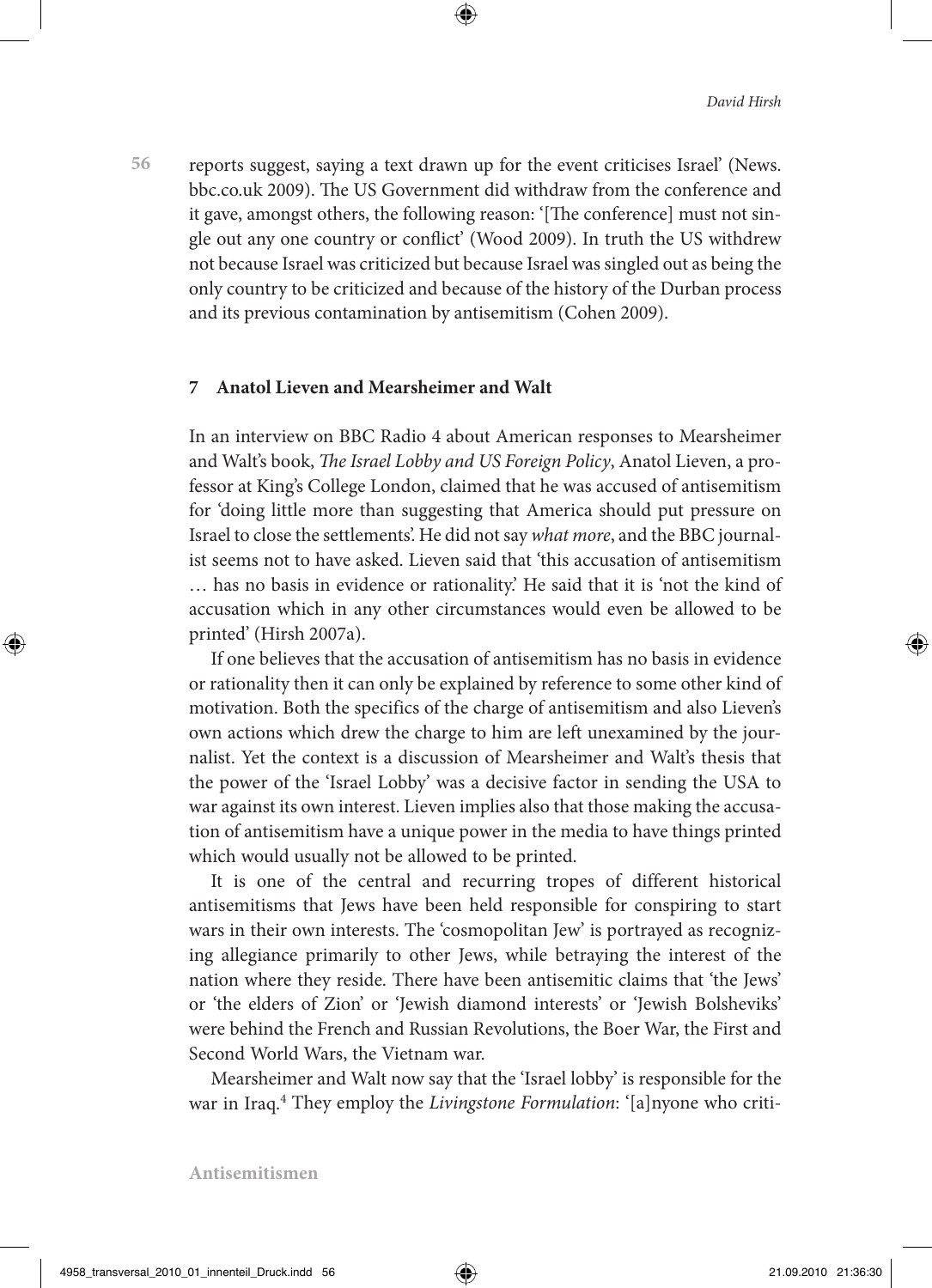cizes Israel's actions or argues that pro-Israel groups have significant influence over US Middle East policy … stands a good chance of being labelled an anti-semite' (Mearsheimer and Walt 2006).

Note that their claim that the 'lobby' is behind the war is subsumed into mere criticism and note also that there is somebody out there, in this case 'the Israel lobby', actively and dishonestly 'labeling' people as antisemitic. That is alleged to be the root of its power. And its power is alleged to be so great as to control US foreign policy.

### **8 Norman Finkelstein**

Norman Finkelstein compresses the *Livingstone Formulation* into four words with which he heads a claim on his website that the British Parliamentary Inquiry into Antisemitism was manufactured in order to act as a smokescreen to blot out criticism of Israel's role in the war against Hezbollah in 2006: 'Kill Arabs Cry Anti-Semitism' (Finkelstein 2006). Finkelstein has written a whole book on 'Israel's horrendous human rights record in the Occupied Territories and the misuse of anti-Semitism to delegitimize criticism of it' (Finkelstein 2005).

#### **9 Tariq Ali and Martin Shaw**

### Tariq Ali wrote in *Counterpunch*:

The campaign against the supposed new 'anti-semitism' in Europe today is basicly a cynical ploy on the part of the Israeli Government to seal off the Zionist state from any criticism of its regular and consistent brutality against the Palestinians (Ali 2004).

Ali conflates everything which worries those who argue that there is a 'new antisemitism' in Europe into 'criticism of [Israel's] regular and consistent brutality….' He then states clearly that those who argue that there is a 'new antisemitism' are to be thought of as agents of the Israeli Government who are engaged in carrying out its cynical ploy.

Sociologist Martin Shaw defends Ali's use of the *Livingstone Formulation* as follows: 'Whether this is a matter of Israeli policy, as Tariq Ali not so unrea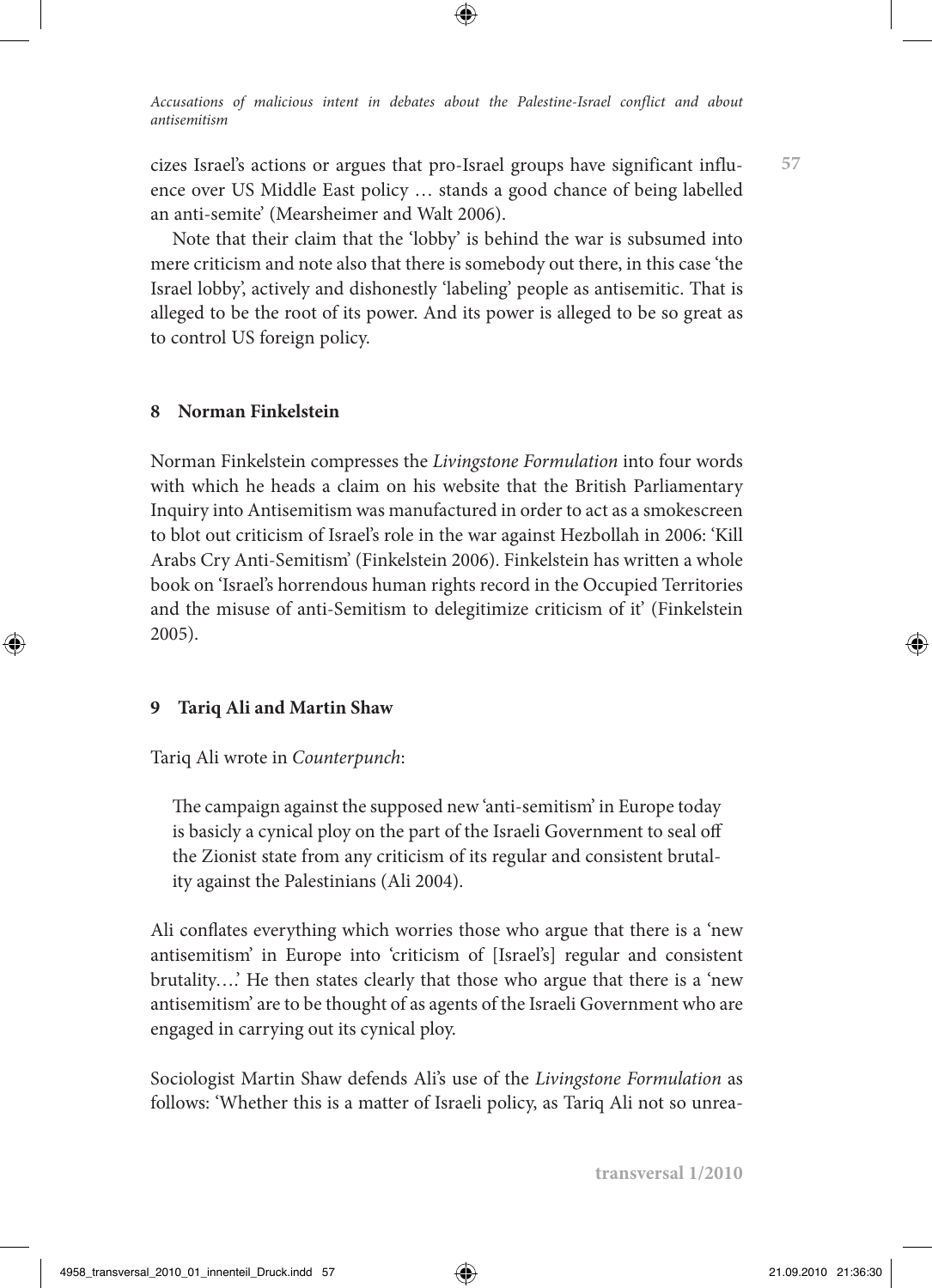**58** sonably suggested, I do not know: but it certainly seems to be part of Jewishnationalist culture' (Shaw 2008).

Shaw finds it 'not unreasonable' of Ali to have suggested that proponents of the 'new antisemitism' thesis are cynical agents of the Israeli government but he offers a more 'sociological' variant, with a profoundly different understanding of the intent of the 'new antisemitism' theorists. Instead of accusing them of being agents of a foreign government, he accuses them of being (perhaps unconsciously) immersed in a Jewish nationalist culture.

Yet later on in the same debate Shaw returns to the authentic intentionalist variant of the *Livingstone Formulation* when he says, in relation to the 2008/9 conflict in gaza, that:

…some Jewish socialists … use indiscriminate accusations of 'anti-Semitism' to discredit the outcry against this and other policies of the Israeli state (Shaw 2008a).

### **10 Caroline Lucas**

The *Livingstone Formulation* variant used by the leader of the Green Party of England and Wales, a member of the European Parliament, also posits a strong and clear claim about intent: '…Israel has been able to act with relative immunity, hiding behind its incendiary claim that all who criticise its policies are anti Semitic.' Here the dishonest claim behind which Israel hides is intentionally made by the state, for the purpose of enabling it to act with immunity. It covers all who criticise the policies of Israel. The implication is that everyone who raises the issue of antisemitism in relation to discourse which takes the form of criticism of the policies of Israel is doing so out of malicious intent and as an agent of the state (Lucas 2008). Note also the term 'incendiary' which implies that the act of making the claim that something is antisemitic is hugely damaging to the whole terrain.

#### **11 Johan Hari**

A columnist for the Independent newspaper wrote: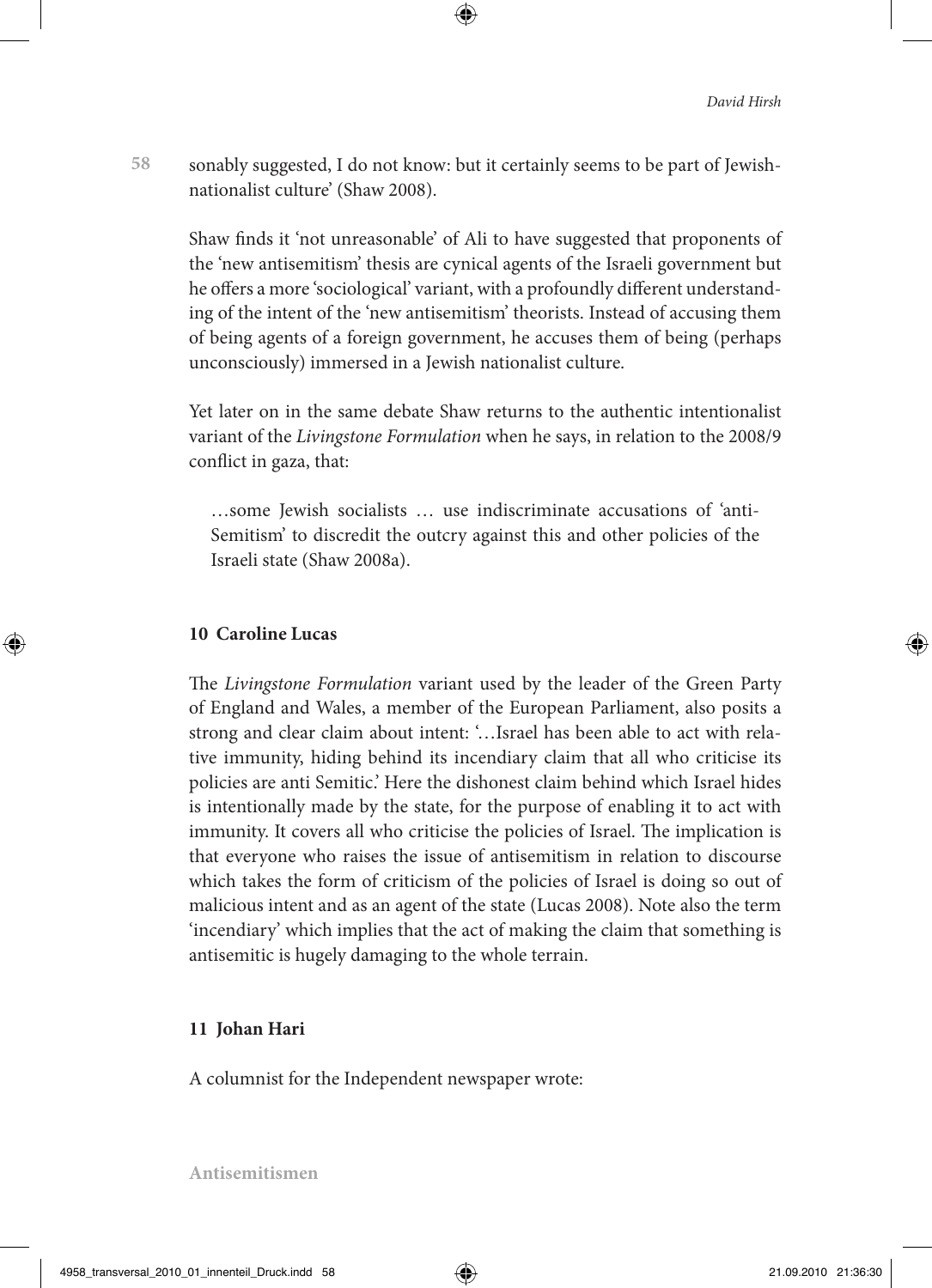For months, the opponents of Operation Cast Lead – the assault on Gaza that killed 1,434 Palestinians – have been told we are "dupes for Islamic fundamentalists", or even anti-Semitic. The defenders of Israel's war claimed you could only believe the reports that Israeli troops were deliberately firing on civilians, scrawling "death to Arabs" on the walls, and trashing olive groves, or using the chemical weapon white phosphorus that burns to the bone, if you were infected with the old European virus of Jew-hatred (Hari 2009)

Hari's variant claims that all defenders of the Israeli attacks on Gaza accuse all critics of those attacks of being antisemitic (as though it was not possible, for example, to be a sharp critic of antizionist antisemitism and also to oppose Israeli attacks on Gaza). Hari portrays the accusation of antisemitism as being nothing other than the primary way of responding to opposition to this Israeli military operation. He also defines antisemitism as being a personal infection by 'the old European virus' and so implicitly discounts the possibility of discursive, cultural or structural antisemitism.

## **12 Bruce Kent**

A group of antizionist Jews organized a pretend carol service in a London church in December 2008. There was criticism of this carol service on the basis that the changed words of the carols mirrored the blood libel and that they made use of images related to the accusation that 'the Jews' were responsible for the killing of Christ. Criticism was also made on the basis that using Christian songs and spaces for an attack on the Jewish state was inappropriate, and on the basis of other content of the songs. Bruce Kent, the former Catholic priest and leader of the Campaign for Nuclear Disarmament, attempted to deflect criticism of the carol service simply by means of the *Livingstone Formulation*: 'Anyone who speaks against Zionist policies is labelled anti-Semitic' (Gledhill 2008).

All of the examples of the *Livingstone Formulation* above are responses from people or institutions who think of themselves as being antiracist, to the raising of the issue of antisemitism. Precisely the same formulation, however, is often used by people who are relatively easily recognizable as being antisemitic.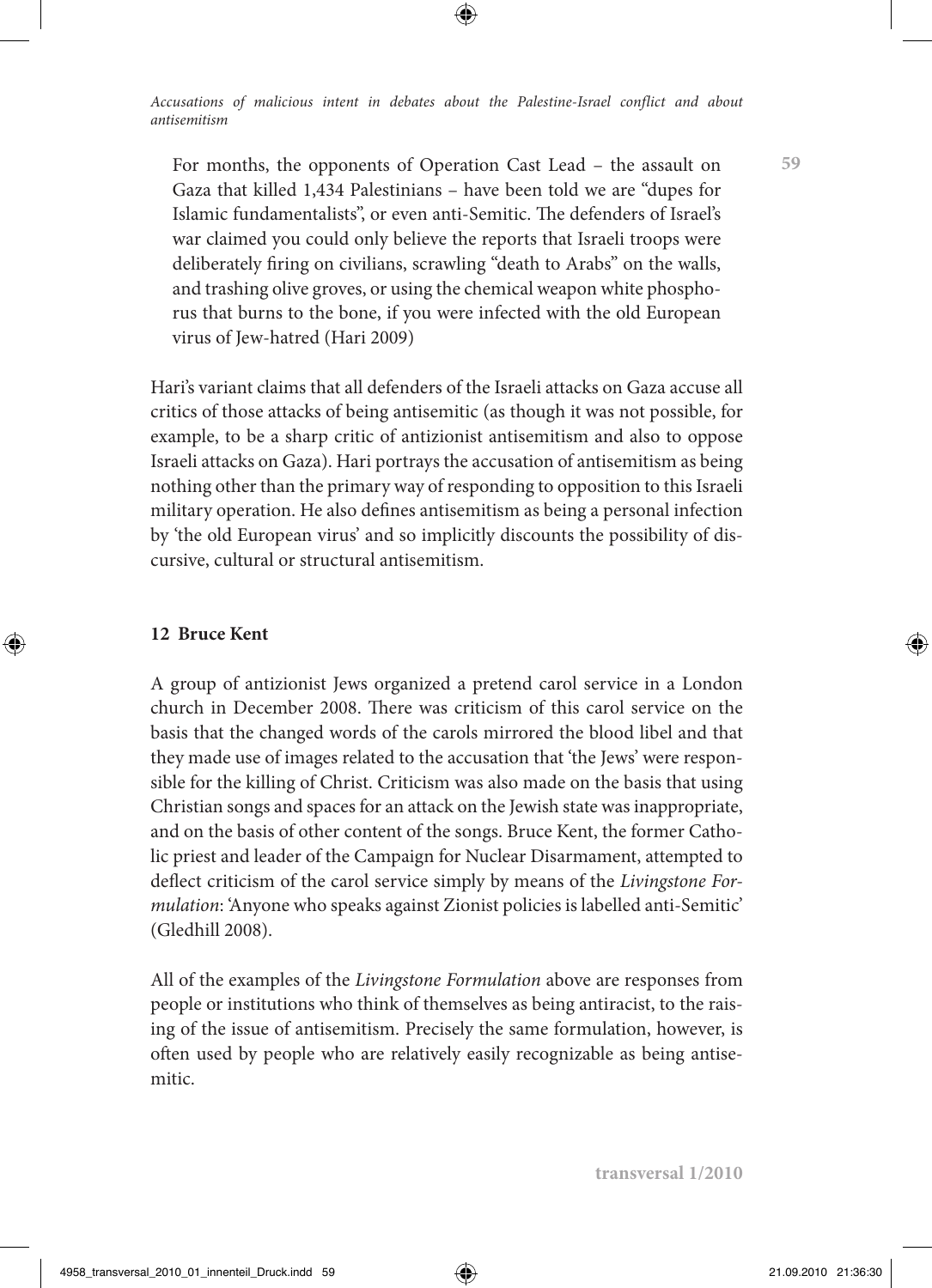#### **60 13 Mahmoud Ahmadinejad**

The President of Iran articulates his antisemitism in antizionist rhetoric and in Holocaust denial. His regime makes use of antisemitism as a central element in the construction of Iranian nationalist and also pan-Islamic identity. When challenged, Ahmadinejad makes use of the *Livingstone Formulation*: 'As soon as anyone objects to the behavior of the Zionist regime, they're accused of being anti-Semitic…' (Reuters 2008).

# **14 David Duke**

David Duke (2004), former leader of the Ku Klux Klan, also employs a version of the *Livingstone formulation*: 'It is perfectly acceptable to criticize any nation on the earth for its errors and wrongs, but lo and behold, don't you dare criticize Israel; for if you do that, you will be accused of the most abominable sin in the modern world, the unforgivable sin of anti-Semitism!'

# **15 Nick Griffin**

Nick Griffin, leader of the racist British National Party employed his own version of the *Livingstone Formulation*: 'Those who claim … that to criticise any Jew … is a mortal sin against a group singled out by God or Hitler for special treatment and in consequence entitled ever-after to carry a globally valid 'Get Out of Jail Free' card, are clearly in the grip either of PC self-censorship or the last misguided upholders of the late 19th century 'Master Race' fantasy' (Auster 2005).

# **16 Charles Lindbergh**

Charles Lindbergh (1941), the famous aviator who campaigned against America's entry into the Second World War, was using a pre-cursor to the *Livingstone Formulation* as early as the 1940s: 'The terms "fifth columnist," "traitor," "Nazi," "anti-Semitic" were thrown ceaselessly at any one who dared to suggest that it was not to the best interests of the United States to enter the war". Here it was not criticism of Israel which brought on the malicious and false charge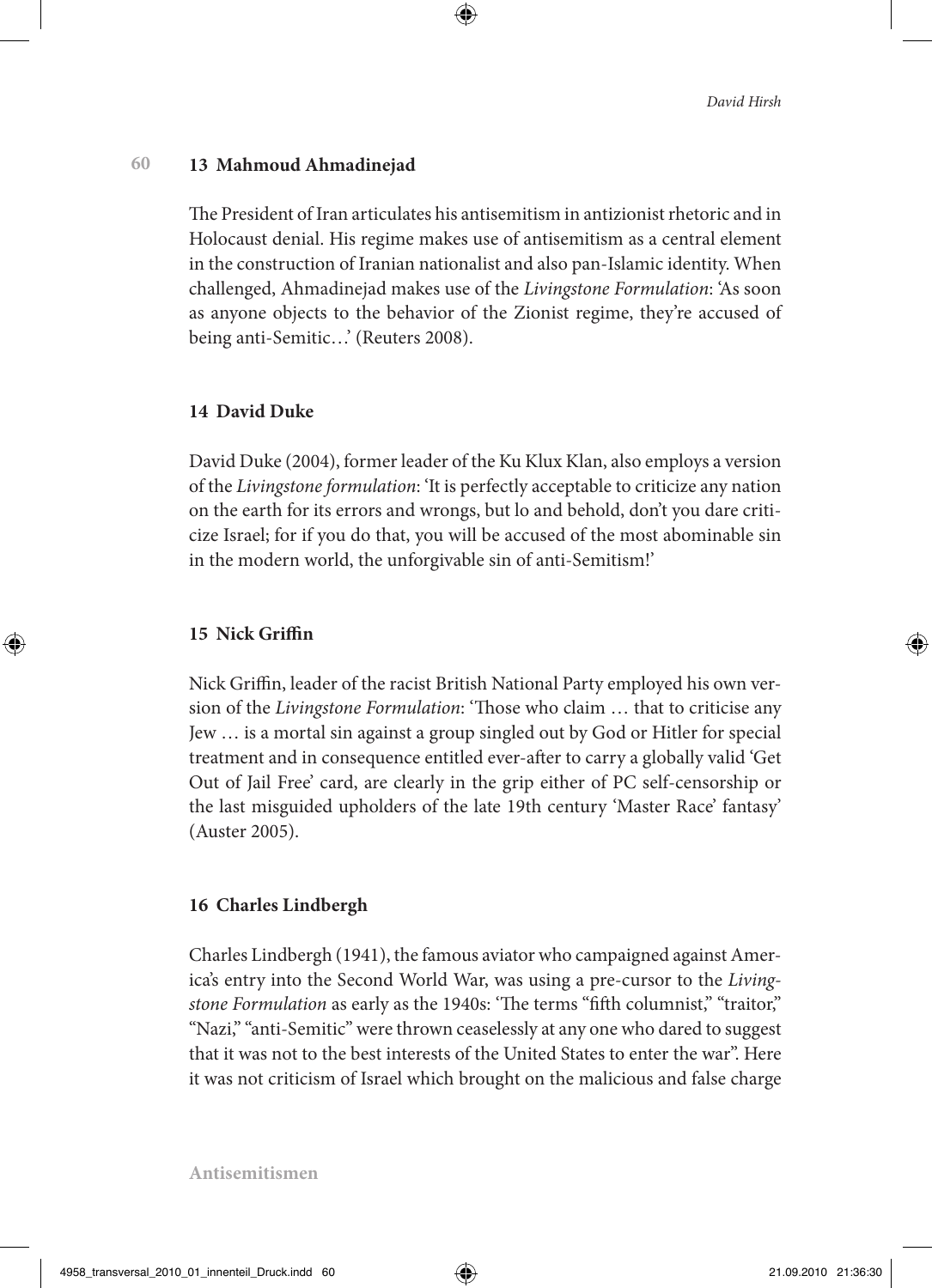of antisemitism but criticism of America's entry into the war against Nazism: a war which was portrayed as being in Jewish but not in American interest.

**61**

It is worthy of note that similar versions of the *Livingstone Formulation* are used by people who would be widely recognized as antisemitic on the one hand and by people who would be widely recognized as opponents of antisemitism on the other.

There is nothing new about the central thrust of the Livingstone Formulation. Jews have often been accused of secretly treating their own communal interest as being more important than the interest of any other community to which they apparently belong, such as their nation or their class. They have long been accused by antisemites of manufacturing spurious claims of antisemitism in order to achieve some communal gain. This is the substance of the accusation made in the classic antisemitic text *The Protocols of the Learned Elders of Zion*. 5

# **Circles of Intentionality: intent to play the antisemitism card and intent to oppress Jews**

I now wish to return to the terrain of mainstream and antiracist use of the *Livingstone Formulation* and to focus on the issue of intent. It may be vigorously protested that it is illegitimate or inflammatory to move from Ahmadinejad, Duke, Griffin, Lindbergh and the *Protocols* to well respected antiracist scholars and activists such as Judith Butler, Caryl Churchill, Jacqueline Rose and Sean Wallis. It may be said that this connection puts this paper itself outside of the terrain of antiracist discourse or scholarly debate. But the connection is in the similarity of the particular responses to accusations of antisemitism. The point here is not whether a charge of antisemitism is justified or not. The point is that these responses take the form of a rhetorical counter-accusation of malicious intent rather than relating seriously to the charge made. The responses of the racists and the antiracists are similar in the sense that both refuse to relate rationally to the content of the issue of antisemitism but choose instead an *ad hominem* response on the question of intentionality. They choose to fight on the terrain of the alleged gain made by those who raise the issue of antisemitism (implicitly 'the Jews' or 'the Zionists') rather than on the terrain of the issue itself.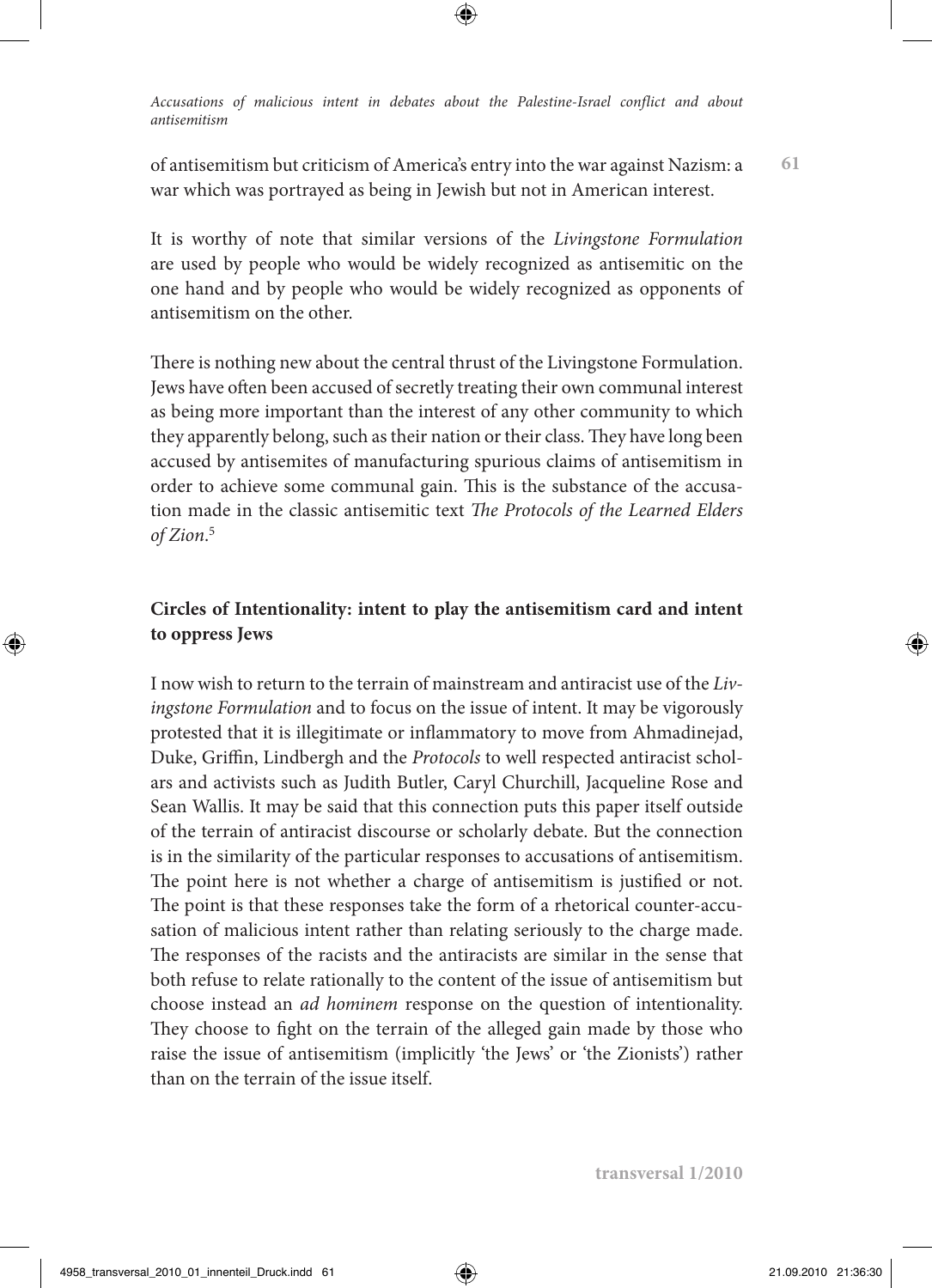#### **62 17 Judith Butler**

In a piece entitled 'No, it's not antisemitic,' Judith Butler responded in the *London Review of Books* to the claim made by the President of Harvard University, Lawrence Summers' that:

Profoundly anti-Israel views are increasingly finding support in progressive intellectual communities. Serious and thoughtful people are advocating and taking actions that are anti-semitic in their effect if not their intent. (Quoted in Butler 2003)

Judith Butler's response:

When the president of Harvard University declared that to criticise Israel … and to call on universities to divest from Israel are 'actions that are anti-semitic in their effect, if not their intent', he introduced a distinction between effective and intentional anti-semitism that is controversial at best. The counter-charge has been that in making his statement, Summers has struck a blow against academic freedom, in effect, if not in intent. Although he insisted that he meant nothing censorious by his remarks, and that he is in favour of Israeli policy being 'debated freely and civilly', his words have had a chilling effect on political discourse. Among those actions which he called 'effectively anti-semitic' were European boycotts of Israel … (Butler 2003).

Butler clearly implies that it is necessary to demonstrate intent or bad faith in order legitimately to raise the issue of antisemitism. In accordance with the *Livingstone Formulation*, Butler conflates attempts to mobilize an exclusion of Israeli scholars (and only Israeli scholars) from the academic community, the 'boycott', with free and civil debate. This is a conflation which Summers explicitly avoids when he makes the distinction between freedom of speech in debates around Israeli policy on the one hand, and other things, such as the 'boycott', on the other.

Having taken a strong position against the possibility of antisemitism 'in effect but not in intent,' and having implied that this formulation has a damaging and 'chilling' effect, she proceeds to take up this same 'in effect but not intent' position in relation to freedom of speech. Although she writes, Summers clearly 'insisted' that he is for freedom of speech, and he clearly makes a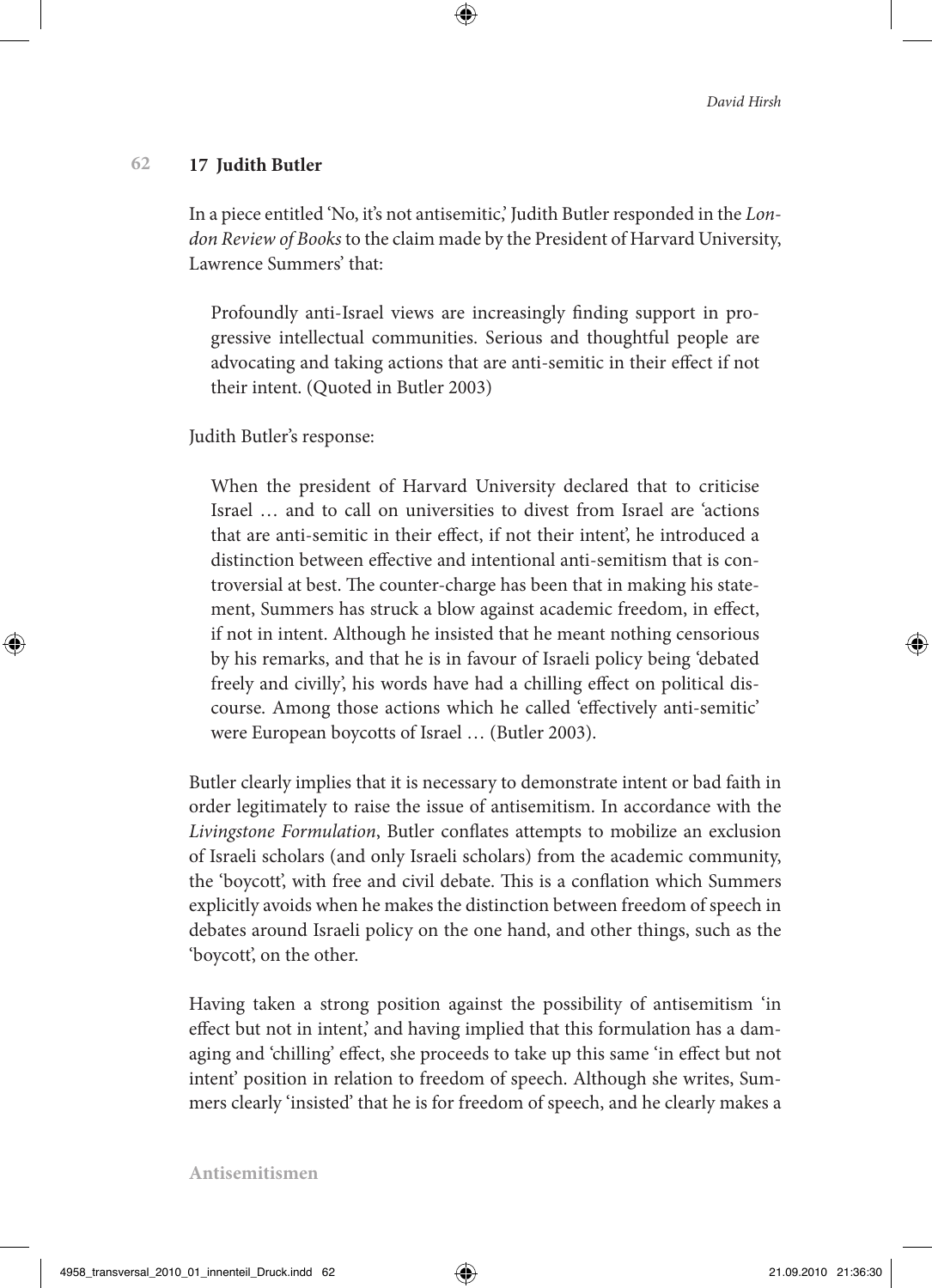distinction between speech and boycott (which he thinks is antisemitic), she claims that his analysis is objectively anti-freedom of speech, in spite of his lack of intent and in spite of his insistent denial.

Butler dismisses the possibility of antisemitism without intent but she allows the possibility of closing down the right to criticize, without intent.

# **18 Caryl Churchill**

Caryl Churchill wrote a play entitled *Seven Jewish Children – a Play for Gaza* which offers an account from Churchill's imagination of the psychological dynamics within an archetypal (or stereotyped) Jewish family which have led to the situation where today's Jews are able to contemplate the suffering of the Palestinians, including the Israeli killing of children, without pity or remorse (Churchill 2009).

Howard Jacobson (2009) argued in *The Independent* that the play was antisemitic. His argument relied on showing how he believed the content of the play was distinct from criticism of Israel. He did not argue that it was antisemitic because it was critical of Israel but because it was, he said, dishonest, one sided, it made use of the themes of the blood libel and it accused Jews of being pathologically pre-disposed to genocide.

Thus lie follows lie, omission follows omission, until, in the tenth and final minute, we have a stage populated by monsters who kill babies by design – "Tell her we killed the babies by mistake," one says, meaning don't tell her what we really did – who laugh when they see a dead Palestinian policeman ("Tell her they're animals … Tell her I wouldn't care if we wiped them out"), who consider themselves the "chosen people", and who admit to feeling happy when they see Palestinian "children covered in blood".

Anti-Semitic? No, no. Just criticism of Israel (Jacobson 2009)

I do not comment here on whether Churchill's play is antisemitic or on whether Jacobson's criticism is justified. Instead I am interested in Churchill's *Livingstone Formulation* response, by which she avoids having to relate to Jacobson's clear and targeted criticism: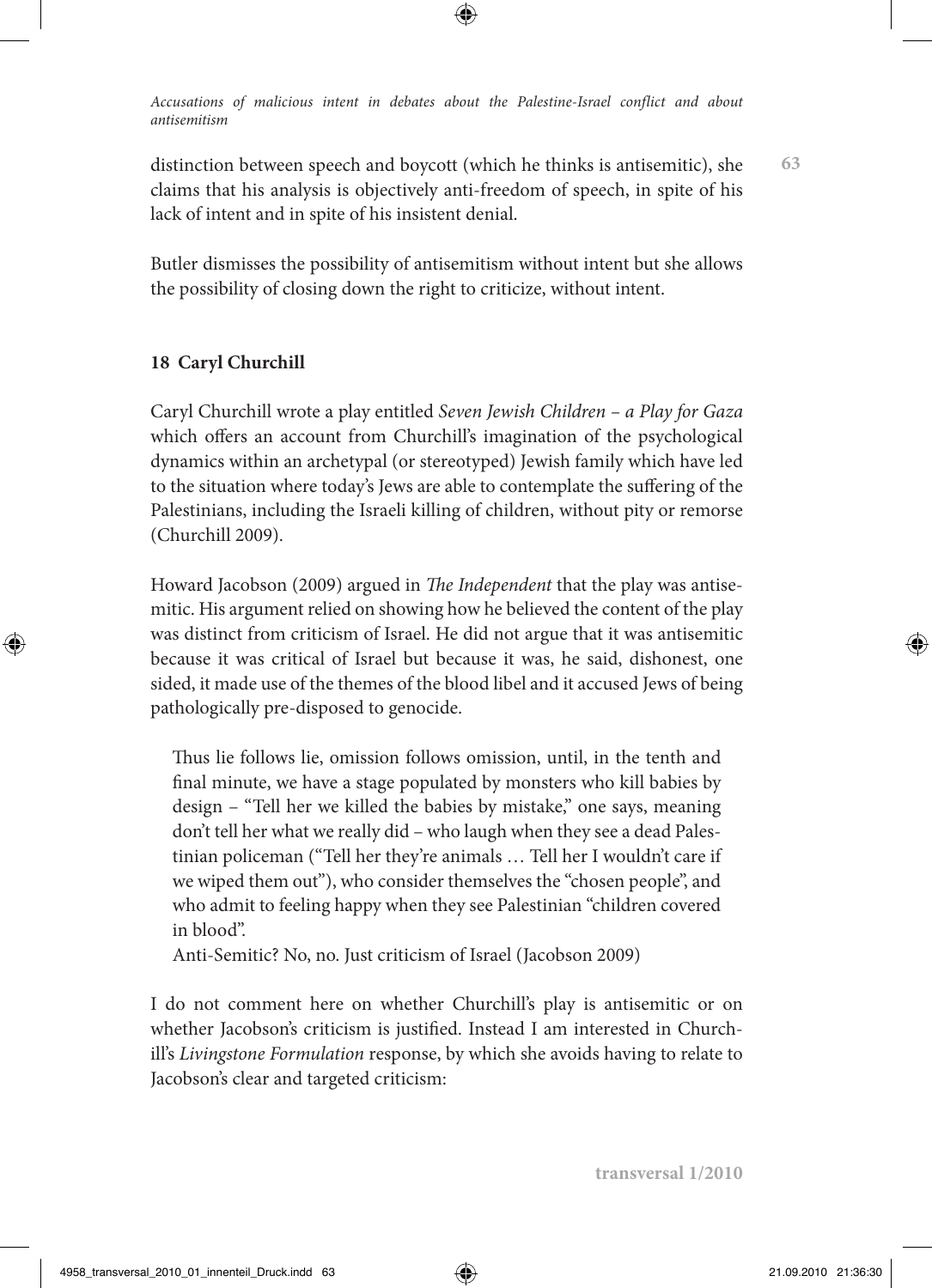Howard Jacobson (Opinion, 18 February) writes as if there's something new about describing critics of Israel as anti-Semitic. But it's the usual tactic. (Churchill 2009a)

Both elements of the *Livingstone Formulation* are clearly present. She conflates the particular aspects of the play which Jacobson had judged antisemitic with criticism of Israel. She strongly implies that Jacobson's accusation is a personal one rather than a discursive one and that he is accusing her of acting with antisemitic intent. She denies *being* 'anti-Semitic' and explicitly accuses Jacobson of raising the issue of antisemitism as the 'usual tactic' to de-legitimize criticism of Israeli human rights abuses.

Who's usual tactic? What is the collective, of which Jacobson is alleged to be part, which usually uses a tactic of raising the issue of antisemitism to delegitimise criticism of Israel? She does not say.

Churchill could have responded on the terrain of rational discourse. She could have defended the play, defended her collective-psychology approach and rebutted Jacboson's claim that her play is structurally similar to old tellings of the blood libel. But Churchill says it is Jacobson, not herself, who has departed from the terrain of rational discourse. He has done that, she says, deliberately. He, she thinks, ought to have defended Israel against her criticism rather than throw at her the cynical, tactical and nuclear accusation of antisemitism.

Jacobson says that Churchill's play is antisemitic, and so is outside of what is legitimate in public discourse. Churchill says that Jacobson's accusation is dishonest and cynical, and so is outside of what is legitimate in public discourse. This is a battle over the boundaries of legitimate public discourse. It is not simply about who is right or wrong, it is about who should no longer be taken seriously.

Churchill has more to say on the question of intent. Her letter (Churchill 2009a) goes on:

When people attack English Jews in the street saying, "This is for Gaza", they are making a terrible mistake, confusing the people who bombed Gaza with Jews in general.

A violent antisemite who attacks English Jews in the street is 'making a terrible mistake'. Churchill goes on: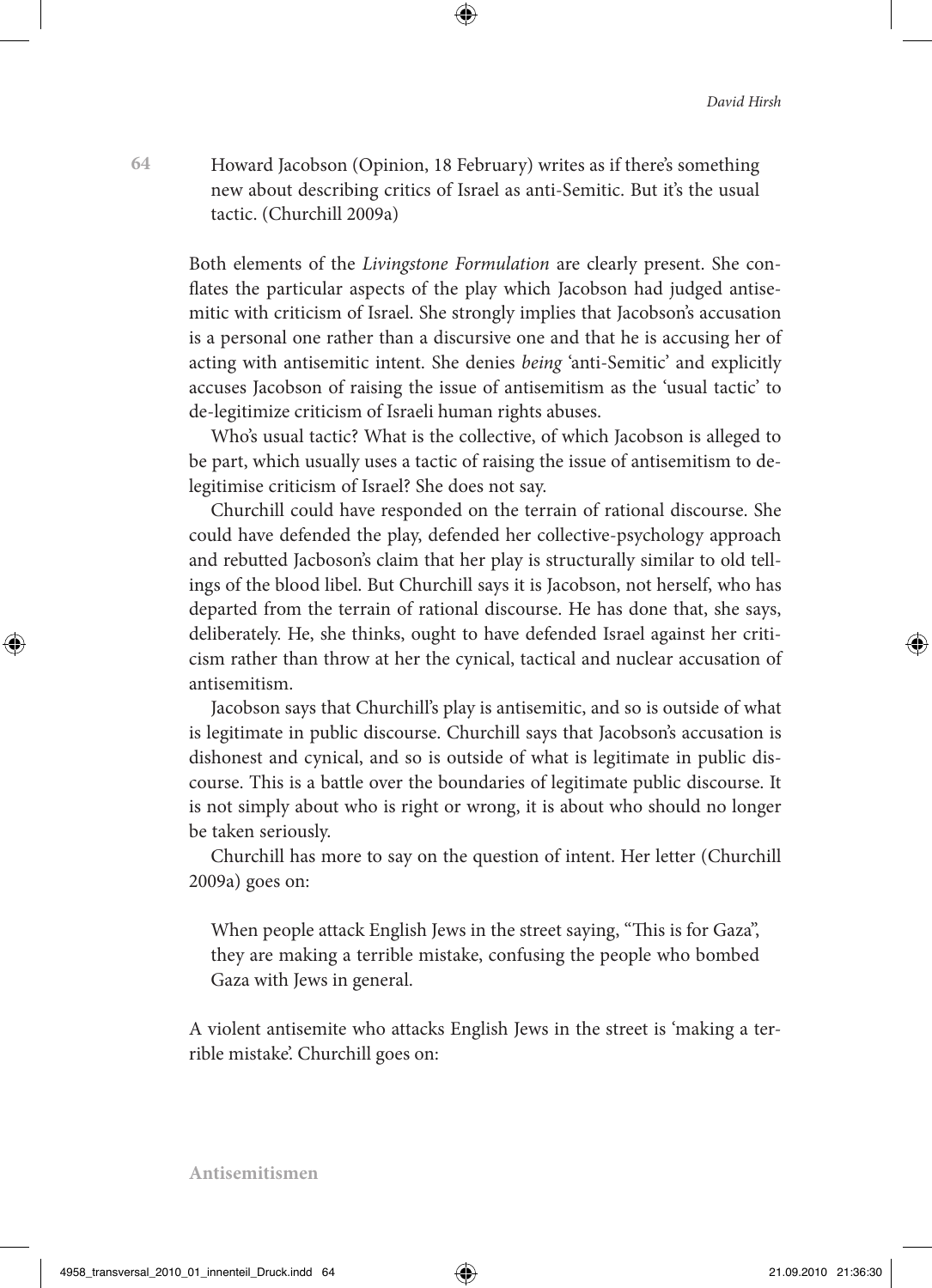When Howard Jacobson confuses those who criticize Israel with anti-Semites, he is making the same mistake.

Her position is that the element of intentionality is analogous between the violent street Jew-hater and Howard Jacobson. Both are acting because of the same unintentional mistake. The mistake, says Churchill, is to conflate criticism of Israel with antisemitism. The street thug's mistake is to beat up a Jew who might not support Israel's attack on targets in Gaza, and to be unaware of the possibility that there are pro-peace Jews as well as pro-Gaza-war Jews. Jacobson's mistake is to conflate criticism with antisemitism.

Yet Jacobson's piece, to which Churchill is responding, is one long discussion of the distinction between criticism of Israel and antisemitism. Evidently she does not agree with where he argues the boundary should be placed but she does not engage with his piece and she does not argue over where and how the boundary ought to be drawn. Instead, she accuses him simply of conflating one with the other.

And then Churchill arrives at the punchline of her letter. Jacobson is making the same mistake as the street thug: 'unless he's doing it on purpose', she adds.

She is inviting us to take seriously the proposition that the antisemitic street thug is making a mistake in attacking Jews while Jacobson is making the same conflation but deliberately and in bad faith.

### **19 Jacqueline Rose**

Jacqueline Rose (2005) pioneered the collective-psychology approach to Jews which was later taken up by Caryl Churchill in 2009. Rose was invited to give a talk to the actors when the play was produced at the Royal Court Theatre. Rose, together with a number of co-signatories, had a letter published in The Guardian in 2007 in which she described the intentionality of those who were campaigning to have the boycott of Israeli scholars thought of as being outside of the bounds of legitimate democratic and scholarly discourse:

The opponents of the boycott debate argue that a boycott is inimical to academic freedom, yet they are engaged in a campaign of vilification and intimidation in order to prevent a discussion of this issue. While defending academic freedom, therefore, they seem only too willing to make an assault on the freedom of speech. The UCU congress and its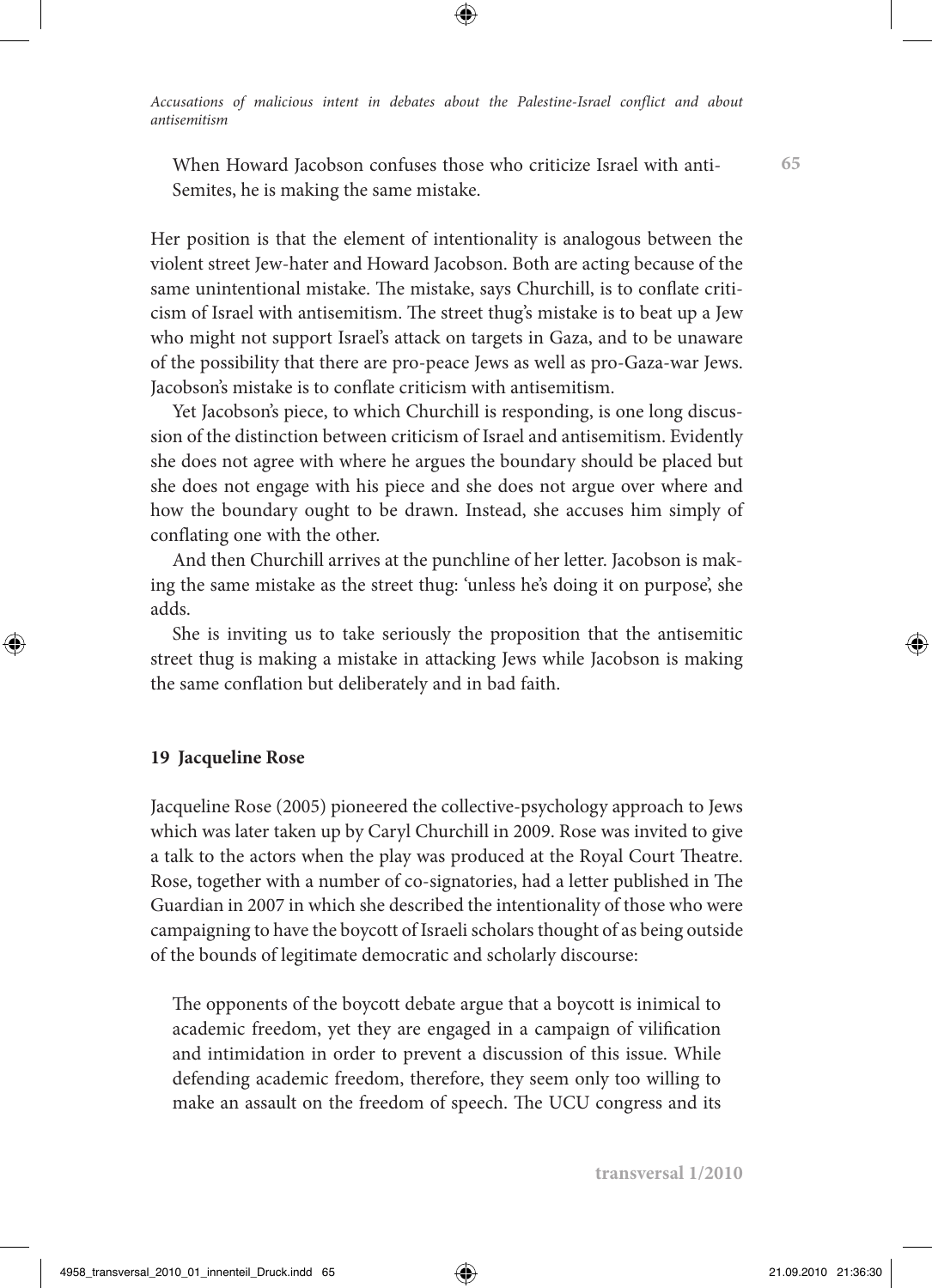members have a right, and arguably a duty, to confront the ethical and political challenge represented by the repression in the occupied territories (Rose et al 2007)

This is not firstly an argument for a 'boycott' of Israeli academia. It is an argument that the debate about a 'boycott' should be normalized and an argument against those who hold that the debate itself should be thought of as being outside of the boundaries of antiracist discourse. Rose *et al* are clear in expressing their belief that opponents of the boycott debate 'are engaged in a campaign of vilification and intimidation in order to prevent a discussion of this issue'. One side says the boycott debate is a racist debate while the other side says that those who try to define it as a racist debate are themselves opponents of free speech. Rose *et al* are clear that they believe that the anti-boycottdebaters are intentionally vilifying and intimidating – they don't say how, but we may assume that the weapon of vilification and intimidation referred to is the illegitimate bad faith accusation of antisemitism. *Rose et al's* variant of the *Livingstone Formulation* conflates confronting the 'ethical and political challenge represented by the repression in the occupied territories' with excluding Israeli scholars, and only Israeli scholars, from the academic community.

## **20 Sean Wallis**

**66**

At the 2009 University and College Union (UCU) congress, the campaign to boycott Israeli universities held a fringe meeting. One of the speakers from the floor was Sean Wallis, the branch secretary of UCU at University College London. He expressed concern about attempts by some UCU members to mount legal challenges against the boycott. The idea of using legal means to prevent the union from breaking the law was portrayed by pro boycott activists as an undemocratic violation of the principle of trade union autonomy from the state. Sean Wallis talked about the legal threat and he said that one source of this threat was from lawyers backed by those with **'**bank balances from Lehman Brothers that can't be tracked down' (Kovler 2009). Kovler (2009) commented as follows on the blog of the *Fair Play Campaign*, a campaign against boycotts of Israel:

The remark elicited a few sniggers, though not the outright laughter of an earlier joke by Haim Bresheeth about Israeli friendly fire casualties. Now, a popular conspiracy theory circulating online claims that Jews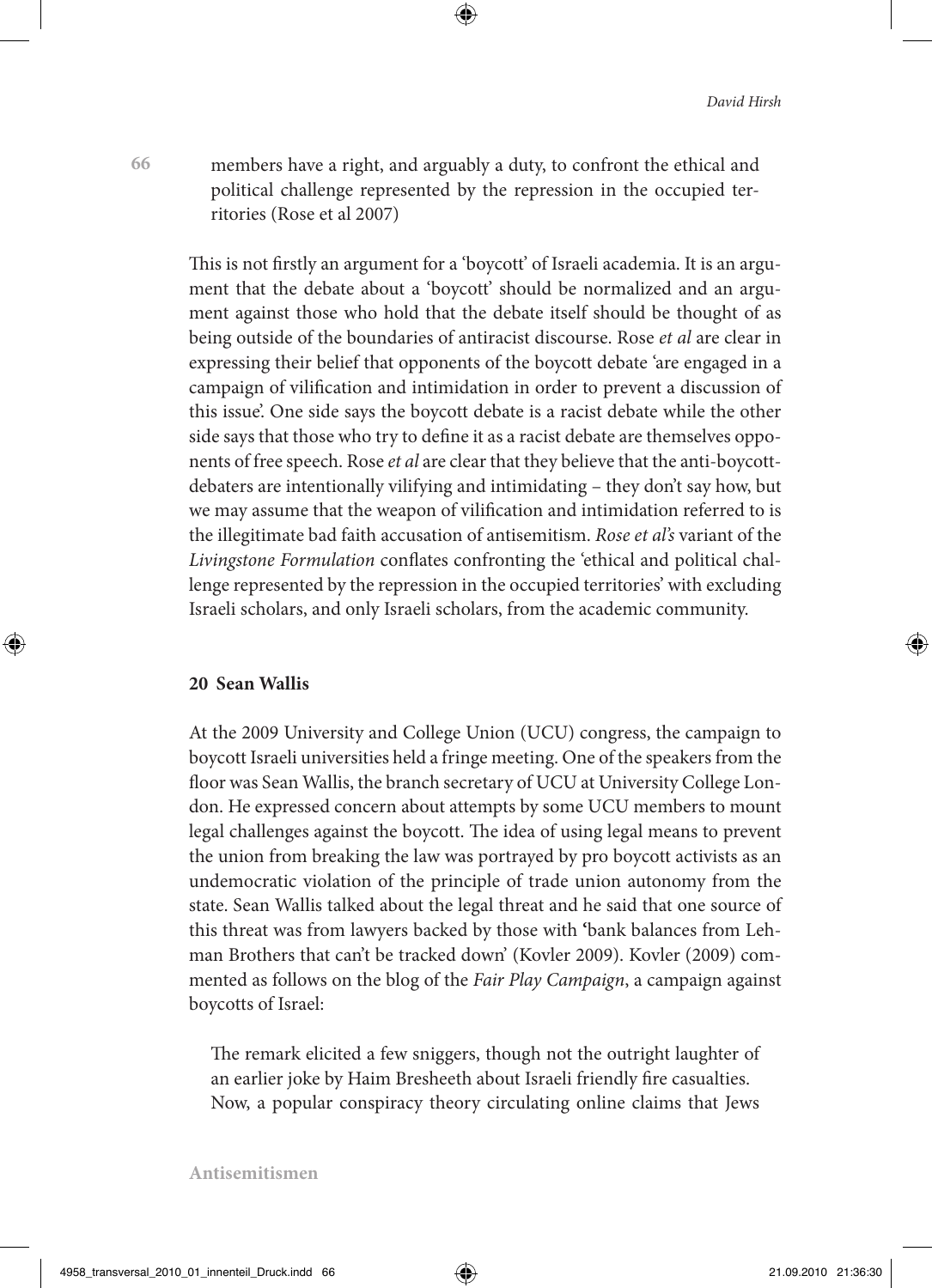transferred \$400 billion out of Lehman Brothers to untraceable bank accounts in Israel, a couple of days before Lehman filed for bankruptcy. This lie first appeared on a website run by the Barnes Review, an American 'revisionist' organisation with a particular interest in Holocaust denial, and spread on various right-wing anti-Zionist websites.

It is not entirely obvious what Mr Wallis is referring to by claiming that legal threats against UCU are funded by "bank balances from Lehmnn Brothers that can't be tracked down." Perhaps he could clarify his remarks.

The collapse of Lehman Brothers in New York was an iconic moment in the 2009 credit crisis. It symbolized, for some, all that was wrong with the capitalism of the Bush era and it had a particular resonance for those who understood 'finance capital' to be especially exploitative and unstable, when compared to 'productive capital'. This worldview is susceptible to antisemitic variants (Globisch 2009) since it requires conspiracy theory to explain why the system of capital allows itself to be dominated by 'unproductive' financial institutions. Antisemites made much of the collapse of Lehman Brothers, the Manhattan bank with a Jewish name, and ugly rumours circulated on the internet immediately.

In an unscripted remark, a local UCU official connected lawyers acting in Britain against the campaign to boycott Israel, with money allegedly stolen from (or by) *Lehman Brothers* in New York.

Wallis' understanding of the significance of the collapse of *Lehman Brothers* was not antisemitic, although it is arguable that his worldview is structurally similar to an antisemitic worldview. Yet if it was not antisemitic, then why does he construct this connection between *Lehman Brothers* and the money behind the 'pro-Israel' lawyers in the UK?

The Fair Play Campaign asked this question and it did not offer an answer. It made no accusations of antisemitism. It asked if there was another explanation.

Wallis' remark would not have made sense if he had used the collapsed Icelandic banks as an example or Northern Rock, the collapsed UK bank. Nobody would have seen a connection between money from these banks and the anti-boycott lawyers. His remark only worked with *Lehman Brothers* because it has a Jewish name, because it was in Manhattan, because there were rumours about *Lehman Brothers* officials spiriting money away to Tel Aviv before the collapse.

Wallis did not answer the Fair Play Campaign's question. Instead, he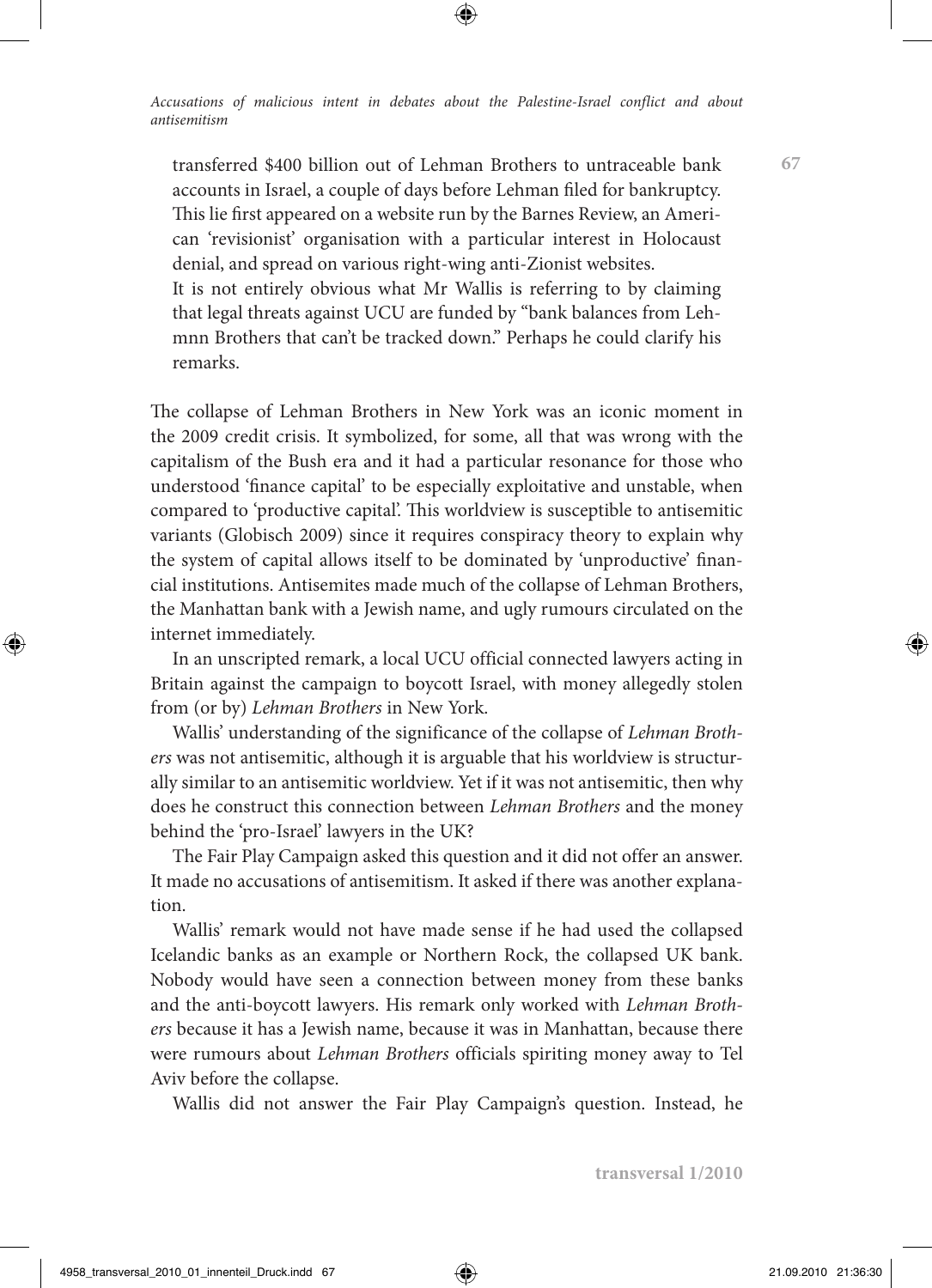responded with the *Livingstone Formulation*. He did not feel it necessary to defend himself against a charge of antisemitism. He only felt it necessary to respond in outrage at the raising of the issue.

First, Wallis insisted that the Fair Play Campaign was not only alleging that his connection between stolen money from Lehman Brothers and 'pro-Israel' lawyers was antisemitic, but it was necessarily accusing him of being motivated by antisemitism: 'This report consists of attributing anti-semitic motives …' (Wallis quoted in Kovler 2009). This enabled him to defend himself not by considering the actual comments made, but instead by saying that he opposes racism and that he represents Jewish members of the union fairly. 'Many of my union members are Jewish' he said. Instead of relating to the question raised, he related only to his own state of mind.

Sean Wallis knows that he does not hate Jews. He knows this because he has access to his own mind and his own feelings. He looks within himself and he finds himself not guilty of having antisemitic feelings or antisemitic intentions. He refuses to look outside of himself and to consider the significance of, or the reasons for, the connection he has actually made.

Wallis took the issue back to his UCU branch and a motion of support was considered by the branch. The motion 'noted':

3. That unfounded allegations have the potential to intimidate and damage this union and its members.

And the motion 'resolved':

1. To stand by our branch secretary and against any witch-hunt of him.

The interesting part of the motion was the part which Wallis had wanted to remain in it, but which he agreed to take out in exchange for unanimous support from his branch (to follow from notes 3 above):

…and that the intention behind the allegation appears to be to damage the professional and trade union standing of a colleague by imputing racist beliefs to him in order to intimidate others…

Insisting on a highly intentionalist understanding of antisemitism, Wallis wanted also to make a highly intentionalist accusation against Arieh Kovler who had reported his comments and who has asked for an explanation.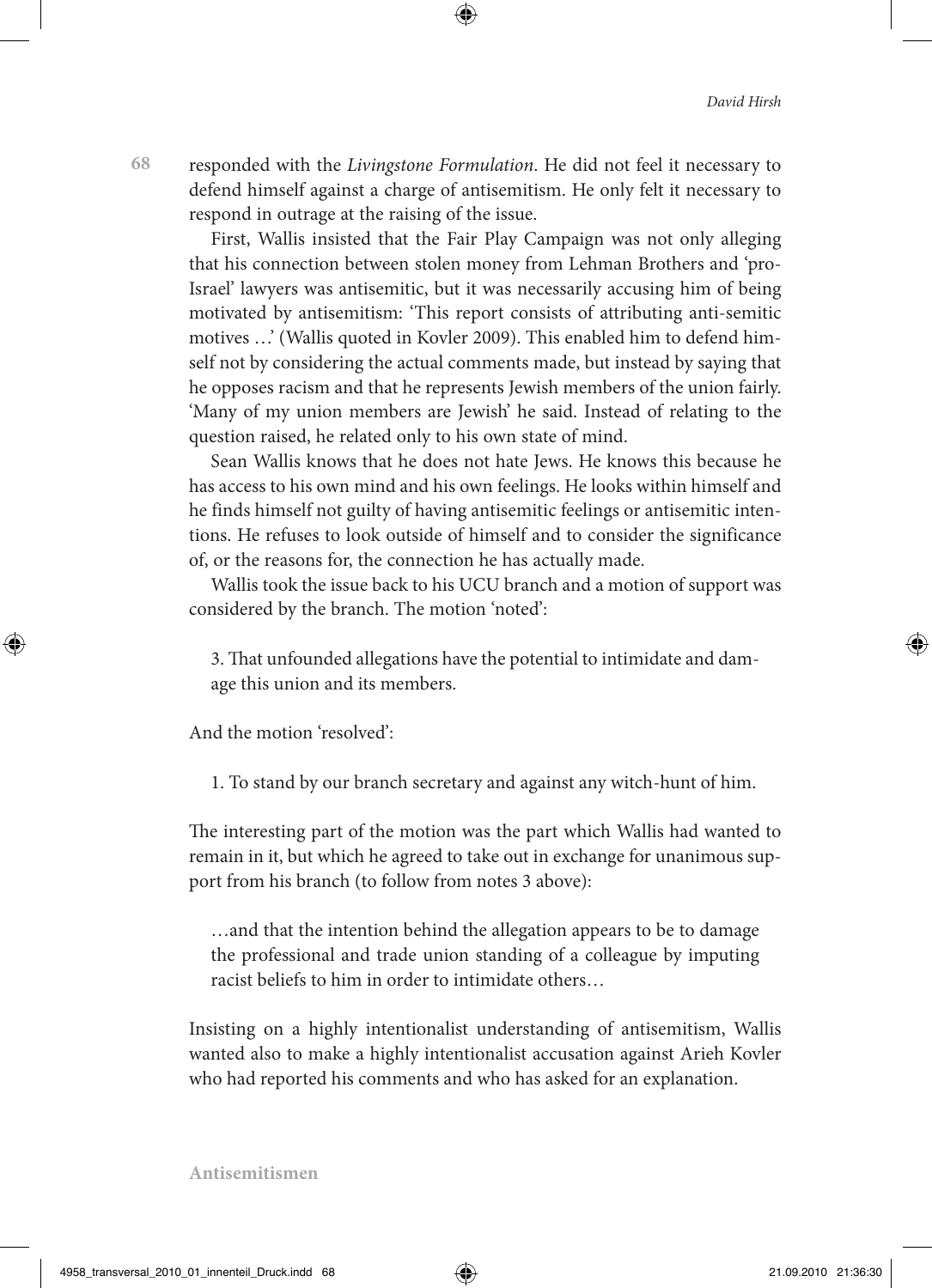# **Looking within yourself**

When dealing with overt and self-conscious racism the distinction between racist acts and racist people seems unnecessary. A racist act, one would think intuitively, is carried out by a racist. But it is now widely accepted amongst antiracist scholars and activists that acts, speech, ideas, practices or institutions may be in some sense racist or may tend to lead to racist outcomes, independently of whether or not the people involved are themselves judged to be self-consciously racist. The distinction is important. It enables a person of good faith to examine their own ideas, actions or speech to see whether, even thought they are not *a racist*, they might nevertheless have done something or said something racist. It enables a person to remain vigilant and educated about their own conduct; to learn. It enables antiracists to focus on particular kinds of speech, action and social structure which may be problematic without having to get bogged down in a philosophically and politically fruitless discussion about a person's inner essence.

The Stephen Lawrence Inquiry Report (Macpherson 1999) needed the concept of *institutional racism* to understand why the investigation of Stephen Larwence's murder had gone so wrong. Macpherson wrote:

6.13 Lord Scarman accepted the existence of what he termed **"***unwitting***"** or **"***unconscious***"** racism. To those adjectives can be added a third, namely **"***unintentional***".** All three words are familiar in the context of any discussion in this field.

The problem was not to be found in the malicious or intentional racism of police officers but in the institutional culture of the Metropolitan Police, in sets of normalized practices and ways of thinking rather than within racist cops.

Antiracists who are accused of antisemitism in connection with their statements about Israel find themselves in an unusual position. While often it is difficult to look into the heart of a person in order to discover whether they are *a racist* or not, it feels very easy when the person in question is yourself and when you are a sophisticated antiracist scholar or activist. Often antiracists who are accused of antisemitism seem to forget the importance of understanding racism or antisemitism objectively as being something which exists outside of the individual racist. They find it easier to look within themselves. When they do so, they find that they are not intentionally antisemitic but on the contrary, they are opponents of antisemitism. When they look at their own 'essence'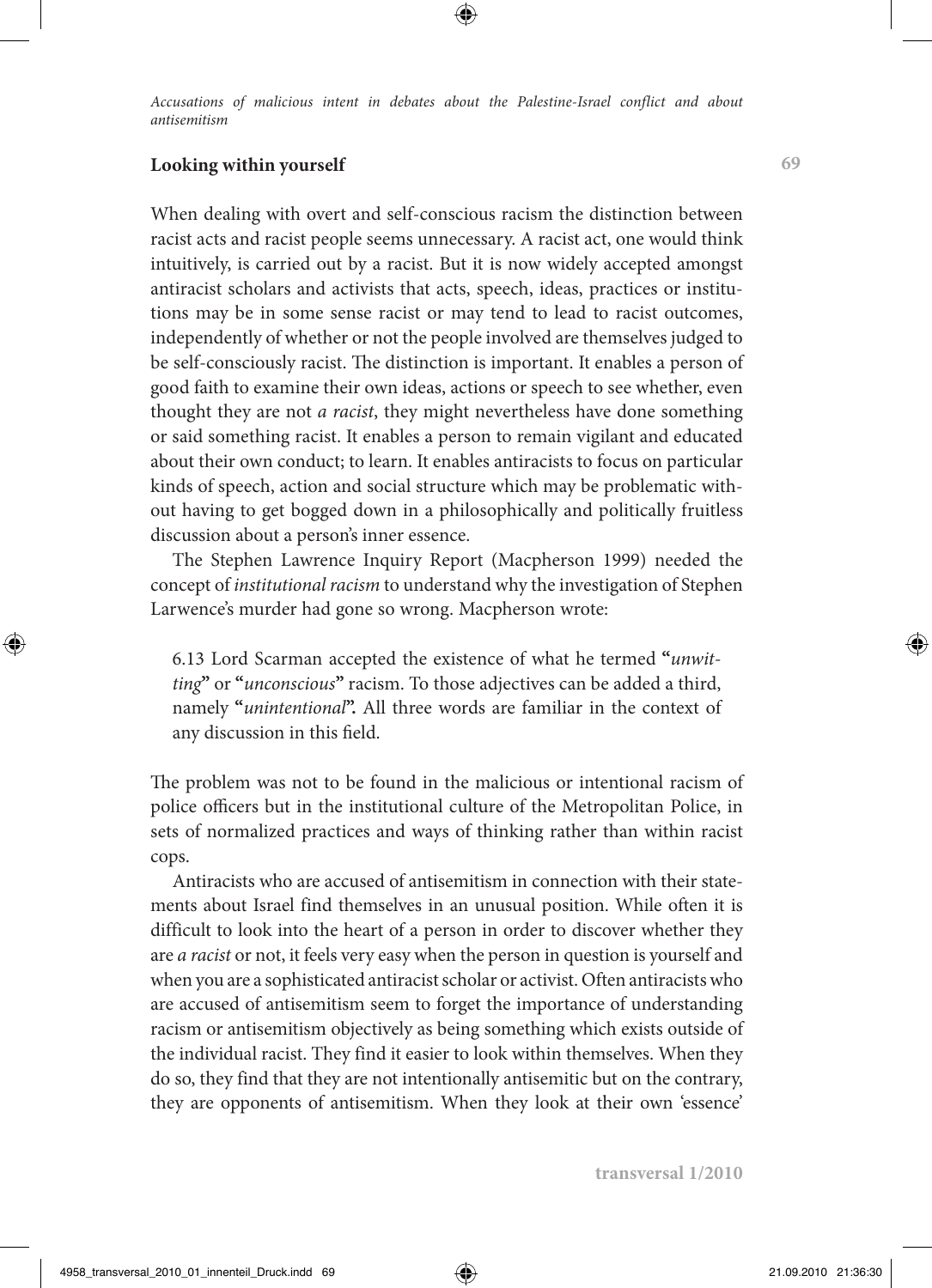they have no doubt, and I do not doubt it either, that they are not motivated by a hatred of Jews. Unusually intimate access to the object of inquiry yields an apparently clear result and it seems to make it unnecessary for the antiracist in question to look objectively at how contemporary antisemitism functions independently of the will of the particular social agent.

When accused of antisemitism you can look within yourself or you can look outside of yourself. Users of the *Livingstone Formulation* look within themselves, find themselves not guilty, and then find it unnecessary to look at the actions, speech, ideas, institutions or practices themselves.

Many have argued that John Mearsheimer and Stephen Walt's book, 'The Israel Lobby and US Foreign Policy' is an antisemitic book. In the film *Defamation*, Yoav Shamir, the film maker, asks Mearsheimer the following question:

**Shamir**: Did you try to think about it like you know, between yourself and yourself… you know, … within yourself, did you take a moment to think maybe some of it was influenced by something which ….could be interpreted as … antisemitism?

**Mearsheimer**: No, because I'm not antisemitic and I never had any doubt that I wasn't antisemitic and err, I just didn't see any need err to do this. err My arguments are not in any way shape or form hostile to Jews or hostile to the state of Israel. And in fact Steve Walt and I go to great lengths in the … book and in the article to make the case that we think The Lobby's policies are not in Israel's interest or in America's interest and we believe that the policies that we're pushing and the arguments that we're making are better for Israel and better for the United States. Now one can disagree with that but those arguments that we're making are not antisemitic and we're not antisemites. Of course its almost impossible to prove that you're not an antisemite which is one reason that this charge is so effective. How does one say 'I'm not antisemitic' and convince people who say you are.

**Shamir**: my best friend is a…

**Mearsheimer**: Right that's what you end up saying. That my best friends are Jews. And some of my best friends are Jews. And of course this is not a very convincing argument. In fact it is an argument that it is almost guaranteed to lose.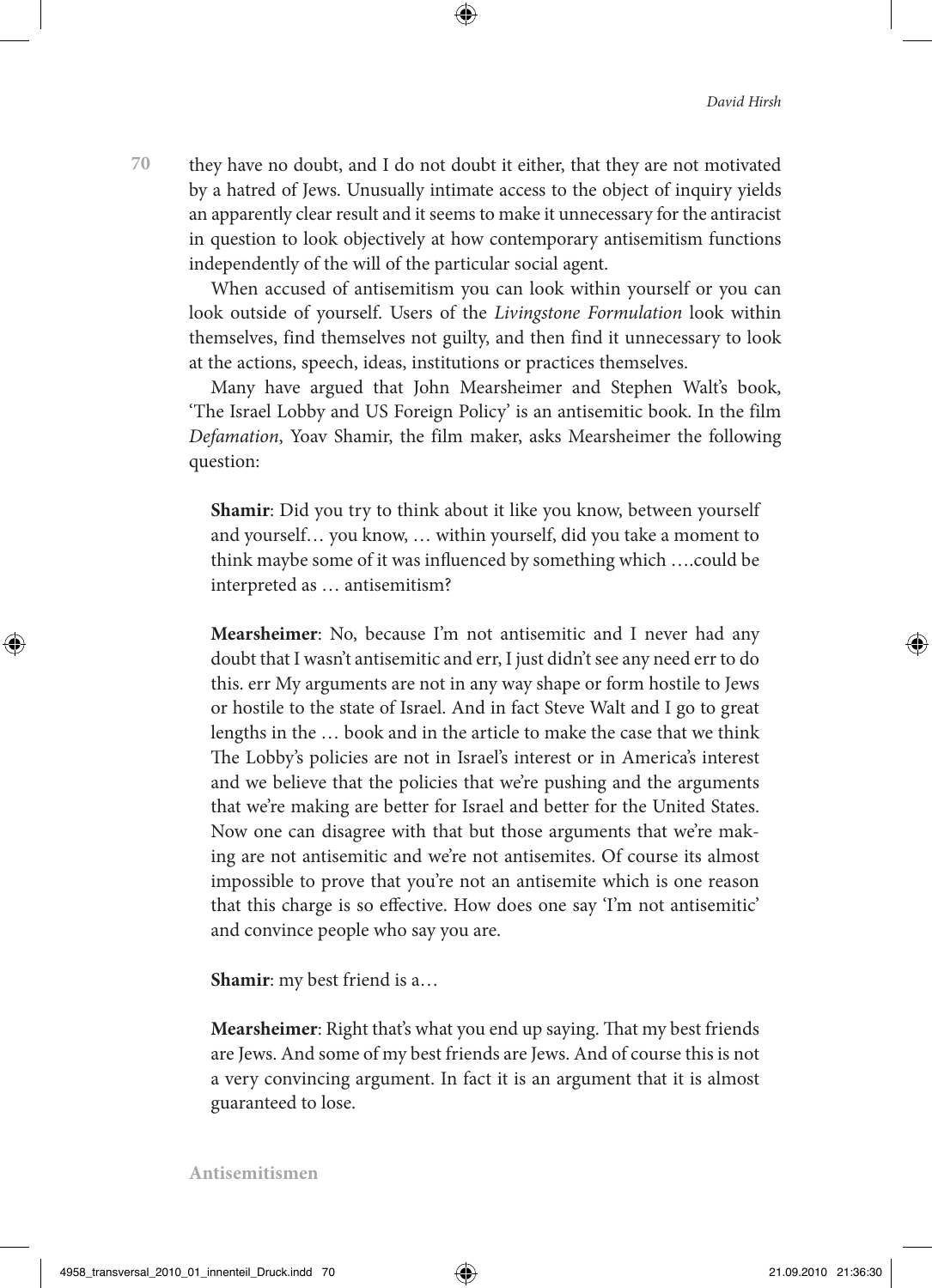Shamir asks the question, using a strongly intentionalist notion of antisemitism. Mearsheimer answers that he just knows that he is not antisemitic and so it was never an issue. He does then assert that his arguments are not antisemitic either, although he does not rebut them in substance. The one argument he uses is curious. He says that he and Walt are better guardians of the real interest of the Jews and of Israel than 'The Lobby'. Mearsheimer and Walt are not only not antisemitic, they are actually prosemitic, he claims. That is how far from being antisemitic they are. Mearseheimer then reverts to an intentionalist notion of antisemitism when he looks for the viewers' sympathy with the difficulty he faces in proving that he is not antisemitic and with the embarrassment of having to rely on a 'some of my best friends are Jewish' defence.

Many of the other examples above have this characteristic. The users of the *Livingstone Formulation* know that antisemitism is not an issue for them because they know that they are not essentially antisemitic people, on the contrary. They therefore feel justified in refusing to engage with the argument and, instead, they find it sufficient to 'explain' any allegation of antisemitism in terms of the bad faith of the accuser. Perhaps a Durkiheimian approach which takes the notion of objective social facts seriously would be more fruitful.

It is often the case that those who oppose racism or other structural systems of discrimination are accused of doing so in bad faith. Popular right wing discourses around 'political correctness' are familiar examples. These discourses assumes that there is a group of people who themselves aim to benefit out of the perception of the existence of systems of discrimination and who manufacture claims of racism or of sexism or of homophobia in order to bolster their own power, individual or collective, at the expense of ordinary honest people who hold commonsense views.<sup>6</sup> While 'political correctness' discourses feed off the apparent excesses of the liberation movements, albeit often by means of misrepresentation, they also function to conflate excesses with the legitimate and core business of anti-discrimination movements, and thus to neutralise critiques of discriminatory structures.

The 'political correctness' responses are refusals to take a claim of discrimination seriously and refusals to judge whether a claim is justified. Instead, they treat every claim as a grotesque and exaggerated one, and so conflate legitimate criticism of discriminatory practices or beliefs with absurd excesses. Instead of responding to a claim of bigotry with either a rebuttal or a defence, they counter-attack with an *ad hominem* accusation of selfinterested bad faith.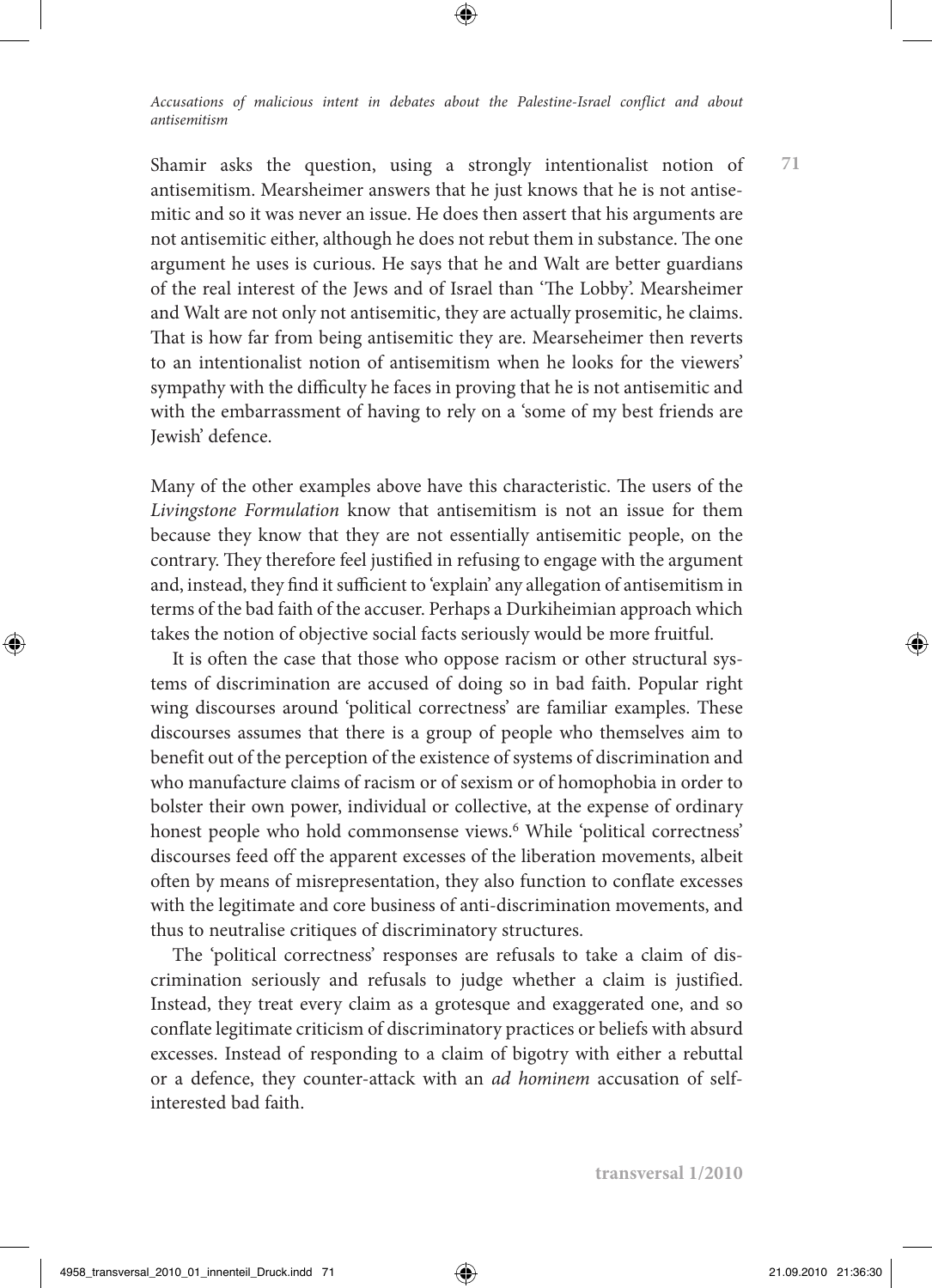Women are accused of inventing allegations of rape or sexual harassment in order to gain some advantage over a man or over a system.

Black people are accused of having a 'chip on their shoulder' which leads them to see racism where it does not exist. They are also accused of making accusations in bad faith in order to gain an unfair advantage.

Antiracist, anti-sexist and anti-homophobia activists have had to learn to engage with ways of responding to their concerns which refuse to relate to the concerns voiced. Every activist has learnt how to respond to claims that women make spurious charges of harassment or that black people make bad faith charges of racism or that gay people attempt to marshal alleged homophobia to their own advantage. Anti-bigotry activists and scholars recognize these kinds of evasive discourses and they know how to understand them.

An unusual characteristic of contemporary antisemitism is that those who see it as being significant often claim that it is well represented within contemporary antiracist thinking and antiracist movements. Antisemitism is thought to manifest itself in the severity and in the form of some antiracist criticism of Israel and in some criticism of Jewish and anti-antisemitism organisations. These antiracist critics tend angrily to deny or trivialise the claims of antisemitism which are made against them.

This paper examines one set of responses to accusations of antisemitism which is in some senses similar to the familiar kinds of responses to accusations of racism discussed above. When somebody is accused of setting up an antisemitic exclusion or of making use of antisemitic discursive forms, it is often the case that they do not respond by examining the justification for the claim. Instead, they often launch an *ad hominem* counter-attack which accuses the accuser of acting in bad faith but which leaves the substance of the accusation un-examined.

#### **Bibliography**

- Ali, Tariq, (2004) 'To be intimidated is to be an accomplice: notes on antisemitism, Zionism and Palestine', Counterpunch, 4 March 2004, http:// www.counterpunch.org/ali03042004.html, downloaded 22 September 2009.
- Auster, Lawrence (2005) 'BNP leader criticizes antisemitism' 4 December 2005, http://www.amnation.com/vfr/archives/004615.html, downloaded 22 September 2009.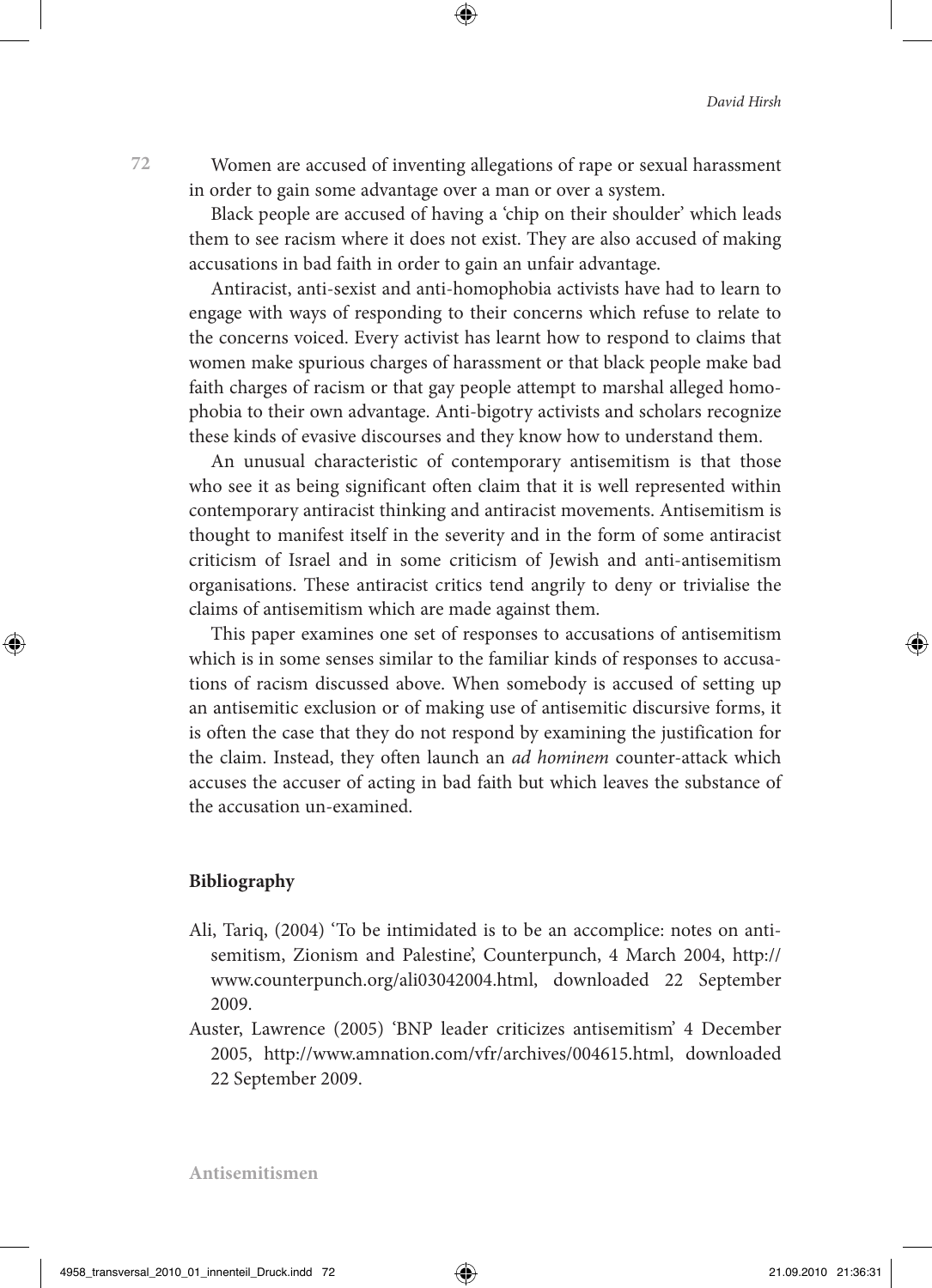- Brown, Colin & Chris Hastings (2003) 'Fury as Dalyell attacks Blair's 'Jewish Cabal'', Daily Telegraph, http://www.telegraph.co.uk/news/ uknews/1429114/Fury-as-Dalyell-attacks-Blairs-Jewish-cabal.html, downloaded 21 September 2009
- Butler, Judith (2003) 'No, it's not antisemitic', 21 August 2003, London Review of Books, http://www.lrb.co.uk/v25/n16/butl02\_.html, downloaded 2 October 2009.
- Churchill, Caryl (2009) 'Seven Jewish Children a Play for Gaza' 26 February 2009, The Guardian, http://www.guardian.co.uk/stage/2009/feb/26/carylchurchill-seven-jewish-children-play-gaza, downloaded 2 October 2009.
- Churchill, Caryl (2009a) 'My play is not antisemitic', 21 February 2009, Letters, The Independent, http://www.independent.co.uk/opinion/letters/ letters-jacobson-on-gaza-1628191.html, downloaded 2 October 2009
- Cohen, Ben, (2009) 'Durban: it's not about "criticism"', 28 February 2009, http://blog.z-word.com/2009/02/durban-its-not-about-criticism/, downloaded 22 September 2009.
- Duke, David, (2004) 'What is antisemitism?' www.DavidDuke.com, 24 March 2004, http://www.davidduke.com/date/2004/03/, downloaded 24 February 2007
- Fine, Robert (2009) 'Fighting with phantoms: a contribution to the debate on antisemitism in Europe', *Patterns of Prejudice*, vol. 43, no 5.
- Finkelstein, Norman G (2005) 'The Real Issue is Israel's Human Rights Record', http://www.normanfinkelstein.com/article.php?pg=11&ar=50, 25 August 2005, downloaded 22 September 2009
- Finkelstein, Norman G (2006) 'Kill Jews, Cry Antisemitism', www.NormanFinkelstein.com, http://www.normanfinkelstein.com/article. php?pg=11&ar=516, downloaded 15 February 2007
- Gledhill, Ruth (2008) 'Israeli Ambassador Ron Prosor brands carol service anti-Semitic', The Times, 10 December 2008, http://www.timesonline. co.uk/tol/comment/faith/article5320449.ece?token=null&offset=12&page =2, downloaded 22 September 2008.
- Ha'aretz (2009) 'German FM: Settlements remain obstacle to peace', 10 July 2009, http://www.haaretz.com/hasen/spages/1099048.html, downloaded 16 September 2009.
- Hari, Johan (2009) 'Dupes? No, we were telling the truth', The Independent, 20 March 2009, http://www.independent.co.uk/opinion/commentators/ johann-hari/johann-hari-dupes-no-we-were-telling-the-truth-1649528. html, downloaded 22 September 2009.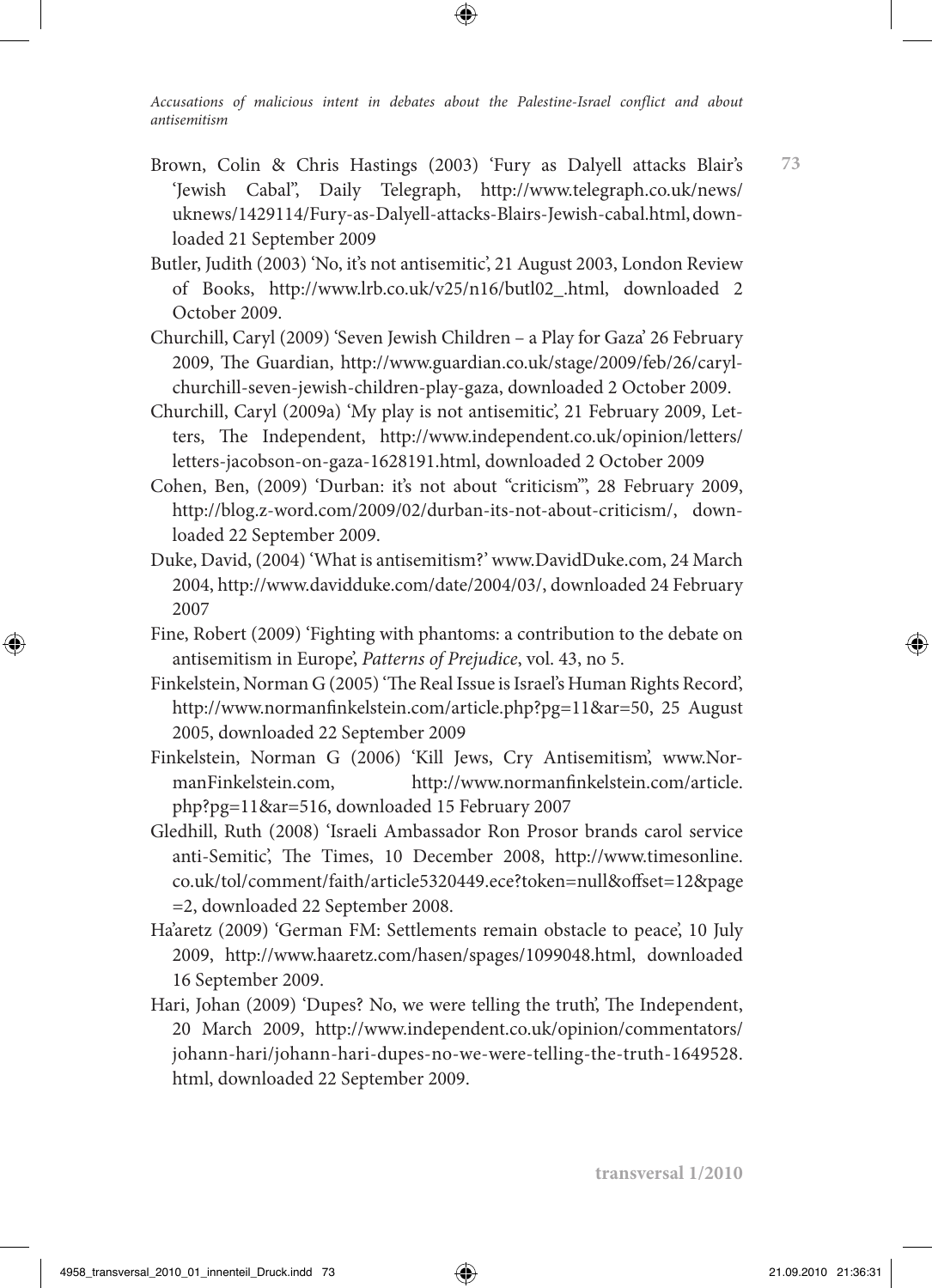- **74** Hirsh, David (2007) *Anti-Zionism and Antisemitism: Cosmopolitan Reflections*, *Working Paper #1*, Yale Initiative for the Interdisciplinary Study of Antisemitism, New Haven CT, Print ISSN 1940-610X; Online ISSN 1940- 6118, http://www.yale.edu/yiisa/workingpaper/hirsh/index.htm
	- Hirsh, David (2008a) 'Jenny Tonge believes in Jewish conspiracy' http://www. engageonline.org.uk/blog/article.php?id=2092, 7 September 2008, downloaded 21 September 2009.
	- Hirsh, David, (2006a) 'Jenny Tonge: "The pro-Israel lobby has got its grips on the western world"', www.EngageOnline.org.uk, 20 September 2006, http://www.engageonline.org.uk/blog/article.php?id=660, downloaded 15 February 2007.
	- Hirsh, David, (2007a), "Radio 4's Today Programme asks: 'Does the Israel lobby have too much power on US foreign policy?'" www.EngageOnline. org.uk, 10 October 2007, http://www.engageonline.org.uk/blog/article. php?id=1468, downloaded 12 October 2007.
	- Hirsh, David, (2008) 'Anti-Zionism and Antisemitism: Decoding the Relationship', *Z Word*, February 2008, http://www.z-word.com/on-zionism/ antisemitism-and-anti-zionism/anti-zionism-and-antisemitism%253Adecoding-the-relationship.html?page=1, downloaded 21 September 2009.
	- Ingrams, Richard, (2005) 'A futile pursuit' The Guardian, 11 September 2005, http://politics.guardian.co.uk/backbench/comment/0,14158,1567455,00. html, downloaded 21 September 2007
	- InMinds.co.uk, (2007), 'Enough Occupation: 40th Anniversary of the Occupation of large parts of Palestine', 9 June 2007, http://www.inminds.co.uk/ enough.occupation.9.june.2007.php, downloaded 29 June 2007
	- Jacobson, Howard (2009) 'Let's see the , criticism' of Israel for what it really is', 18 February 2009, The Independent, http://www.independent.co.uk/ opinion/commentators/howard-jacobson/howard-jacobson-let8217ssee-the-8216criticism8217-of-israel-for-what-it-really-is-1624827.html, downloaded 2 October 2009
	- Kovler, Arieh (2009) 'Whatever did he mean by that?' Fair Play Campaign, May 27 2009, http://www.fairplaycg.org.uk/2009/05/ucu-whatever-didhe-mean-by-that/, downloaded 4 October 2009.
	- Lindbergh, Charles, (1941) 'Des Moines Speech', 11 September 1941, www. pbs.org, http://www.pbs.org/wgbh/amex/lindbergh/filmmore/reference/ primary/desmoinesspeech.html, downloaded 25 June 2007
	- Livingstone, Ken, (2006) 'An attack on voters' rights', The Guardian, 1 March 2006, http://society.guardian.co.uk/localgovt/comment/0,,1720439,00. html, downloaded 24 February 2007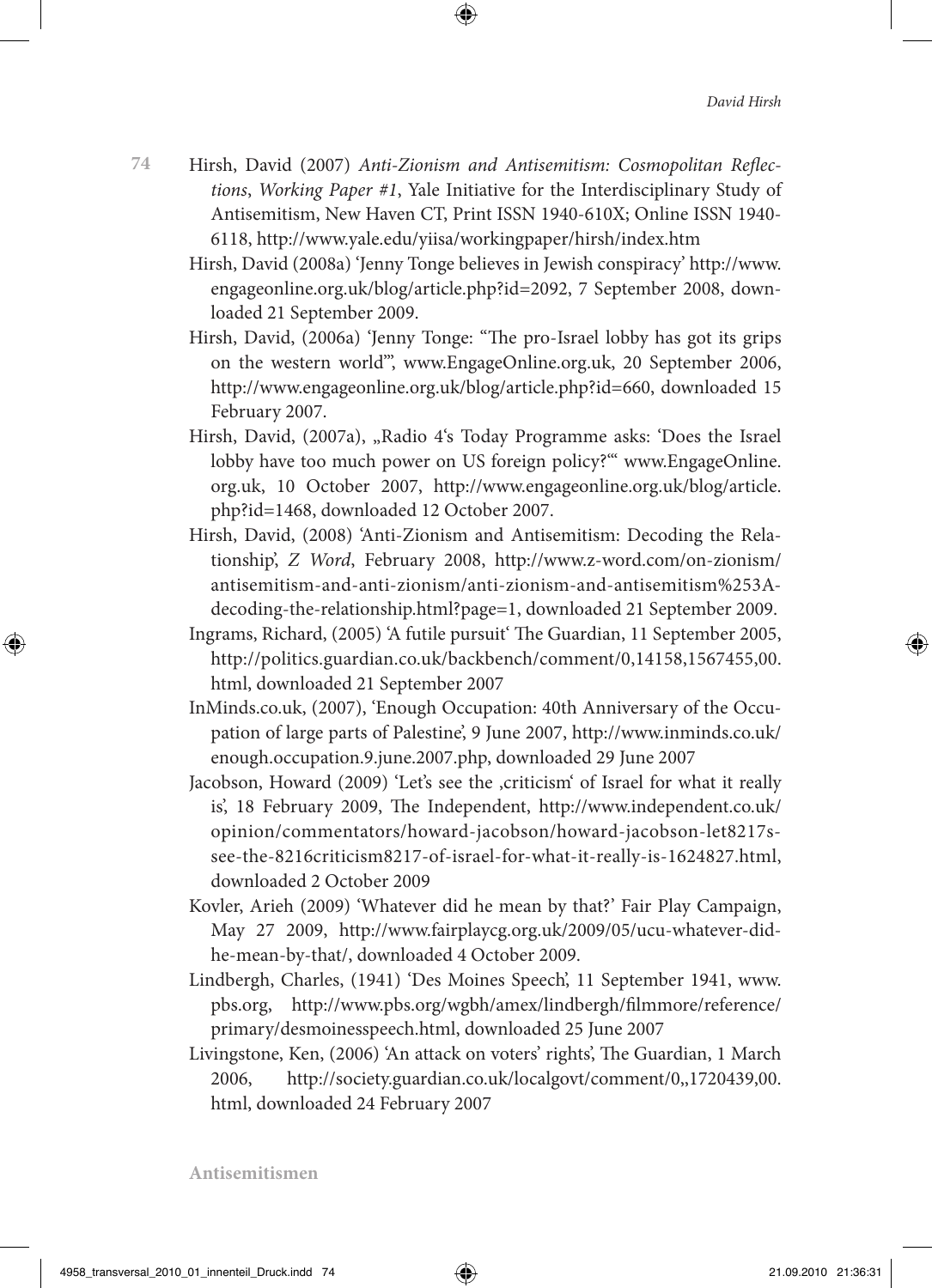- Lucas, Caroline (2008) 'No green light for occupiers', Jewish Socialist magazine, Spring 2008, http://www.carolinelucasmep.org.uk/2008/05/01/nogreen-light-for-occupiers-jewish-socialist-magazine-spring-2008/, downloaded 22 September, 2009.
- Macpherson, Willian (1999) *The Stephen Lawrence Inquiry*, February 1999, http://www.archive.official-documents.co.uk/document/cm42/4262/4262. htm, downloaded 12 October 2009.
- Marsden, Chris, (2003) 'Britain: Labour extends antiwar witch-hunt to Tam Dalyell', 22 May 2003, www.wsws.org, http://www.wsws.org/articles/2003/ may2003/lab-m22.shtml, downloaded 24 February 2007.
- McGreal, Chris (2009) The Guardian, 23 August 2009, "Pro-Israel groups accuse Obama of promoting 'ethnic cleansing'" http://www.guardian. co.uk/world/2009/aug/23/obama-jewish-settlements-isreal, downloaded 16 September, 2009.
- Mearsheimer, John, and Stephen Walt, (2006) 'The Israel Lobby', *London Review of books*, vol 28 no 6 23 March 2006, London, http://www.lrb.co.uk/ v28/n06/mear01\_.html, downloaded February 26, 2007
- News.bbc.co.uk (2009) 'US may boycott racism conference,' 28 February 2009, http://news.bbc.co.uk/1/hi/world/americas/7916191.stm, downloaded 22 September 2009.
- Pike, Jon (2008) 'Antisemitism and testimonial injustice', Engage, 31 January 2008, http://www.engageonline.org.uk/blog/article.php?id=1615
- Ravid, Barak (2009) 'Netanyahu backs Barak on ouster of yeshiva from IDF program', Haaretz, 14 December 2009, http://www.haaretz.com/hasen/ spages/1134998.html, downloaded 27 January 2010.
- Reuters (2008) 'Ahmadinejad: Zionism has nothing to do with the Jewish people', 26 September 2008, http://www.ynetnews.com/ articles/0,7340,L-3602437,00.html, downloaded 21 September 2009.
- Reynolds, Paul, (2007) 'Profile: David Miliband', www.BBC.co.uk, 29 June 2007, http://news.bbc.co.uk/2/hi/uk\_news/politics/6248508.stm, downloaded 29 June 2007
- Rose, Gillian, (1996) *Mourning Becomes the Law*, Cambridge: CUP
- Rose, Jacqueline, (2005) *The Question of Zion*, Princeton, PUP
- Rose, Jacqueline, William Outhwaite, Gillian Scott, Michael Rosen and others, (2007) 'Lets have more boycott debate', 15 June 2007, Letters, The Guardian, http://www.guardian.co.uk/news/2007/jun/15/leadersandreply. mainsection, downloaded 2 October 2009
- Shamir, Yoav (2008) Defamation, a film, http://www.defamation-thefilm. com/, downloaded 12 October 2009.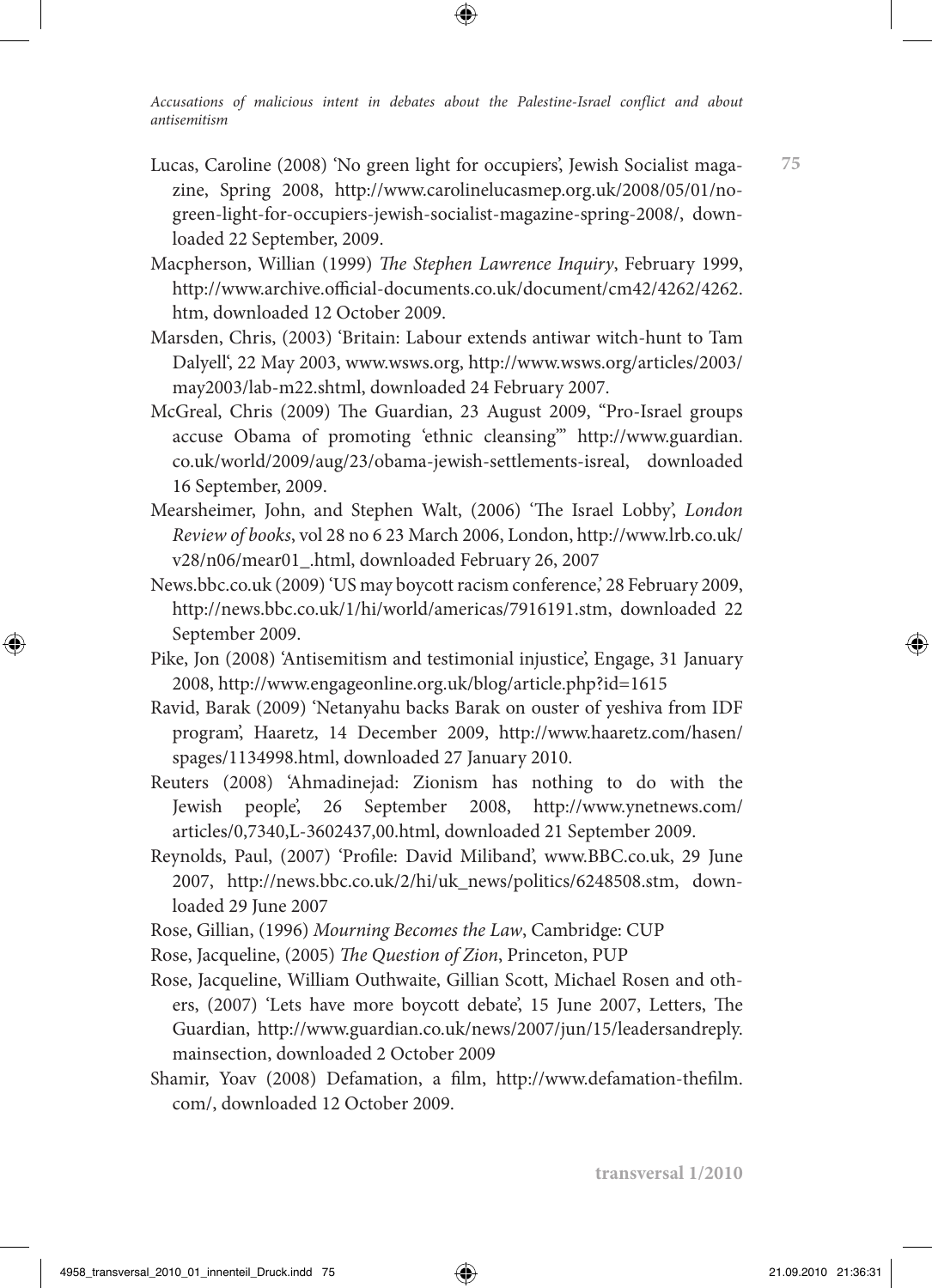- Shaw, Martin, (2008) 'Antisemitism and the Boycott: An Exchange between Martin Shaw and David Hirsh', Democratiya, Autumn 2008, http://www. democratiya.com/review.asp?reviews\_id=195, downloaded 22 September 2009.
	- Shaw, Martin, (2008) 'Yet more on Israel and antisemitism' 5 October 2008, http://theorypolitics.blogspot.com/2008/10/yet-more-on-israel-and-antisemitism.html, downloaded 22 September 2009.
	- Sizer, Stephen (2007) 'Church's share sale is not anti-semitic', The Independent, 20 February 2006, http://comment.independent.co.uk/letters/article346528.ece, downloaded 10 November 2007
	- Stoll, Ira, (2006), "Israel Lobby' Caused War in Iraq, September 11 Attacks, Professor Says', New York Sun, 29 September 2006, http://www.nysun. com/article/40629, downloaded 29 June 2007
	- UCU composite SFC10 (2008) http://www.ucu.org.uk/circ/html/ucu94.html, downloaded 21 September 2009
	- UCU motion 30 (2007) 'International greylisting and boycott policy', http:// www.ucu.org.uk/index.cfm?articleid=2555, down loaded21 September 2009
	- Wood, Robert (2009) 'U.S. Posture Toward the Durban Review Conference and Participation in the UN Human Rights Council', February 2009, http:// www.state.gov/r/pa/prs/ps/2009/02/119892.htm, downloaded 22 September 2009.

## **Endnotes**

**1** Parts of the Israeli right have characterized those who advocate Israeli withdrawal from the occupied territories as being antisemitic or Nazi-like. Binyamin Netanyahu, the Prime Minister of Israel, has used the word *judenrein* to refer to a West Bank after a proposed Israeli withdrawal. The use of the Nazi term in this context implies that those who advocate for Israeli withdrawal are to be compared to the Nazis who implemented a Jewish 'withdrawal' from Europe. Still it is possible that Netanyahu believes that the analogy is appropriate, and so is not raising it in bad faith, that while he may be wrong, there is no evidence that he is dishonest (Ha'aretz 2009). In December 2009 Israel's Defence Minister Ehud Barak withdrew military co-operation from a rabbi who had encouraged Israeli soldiers to disobey hypothetical orders to evacuate settlements from the occupied territories. *Rabbi Eliezer Melamed* responded by accusing Barak of a blood libel against him (Ravid 2009). Even in this example, however, there is no reason to believe that the rabbi is speaking in bad faith and that he does not believe the accusation that he is making. Frank Luntz, a political analyst and pollster advocated that Americans who wanted to argue against President Obama's antisettlement position should do so by saying that it is antisemitic. In this case there is evidence that Luntz was motivated to recommend this characterization on the basis that it worked well in focus groups as an argument against Israeli withdrawal and not because Luntz was convinced that Obama's policy is actually antisemitic (McGreal 2009).